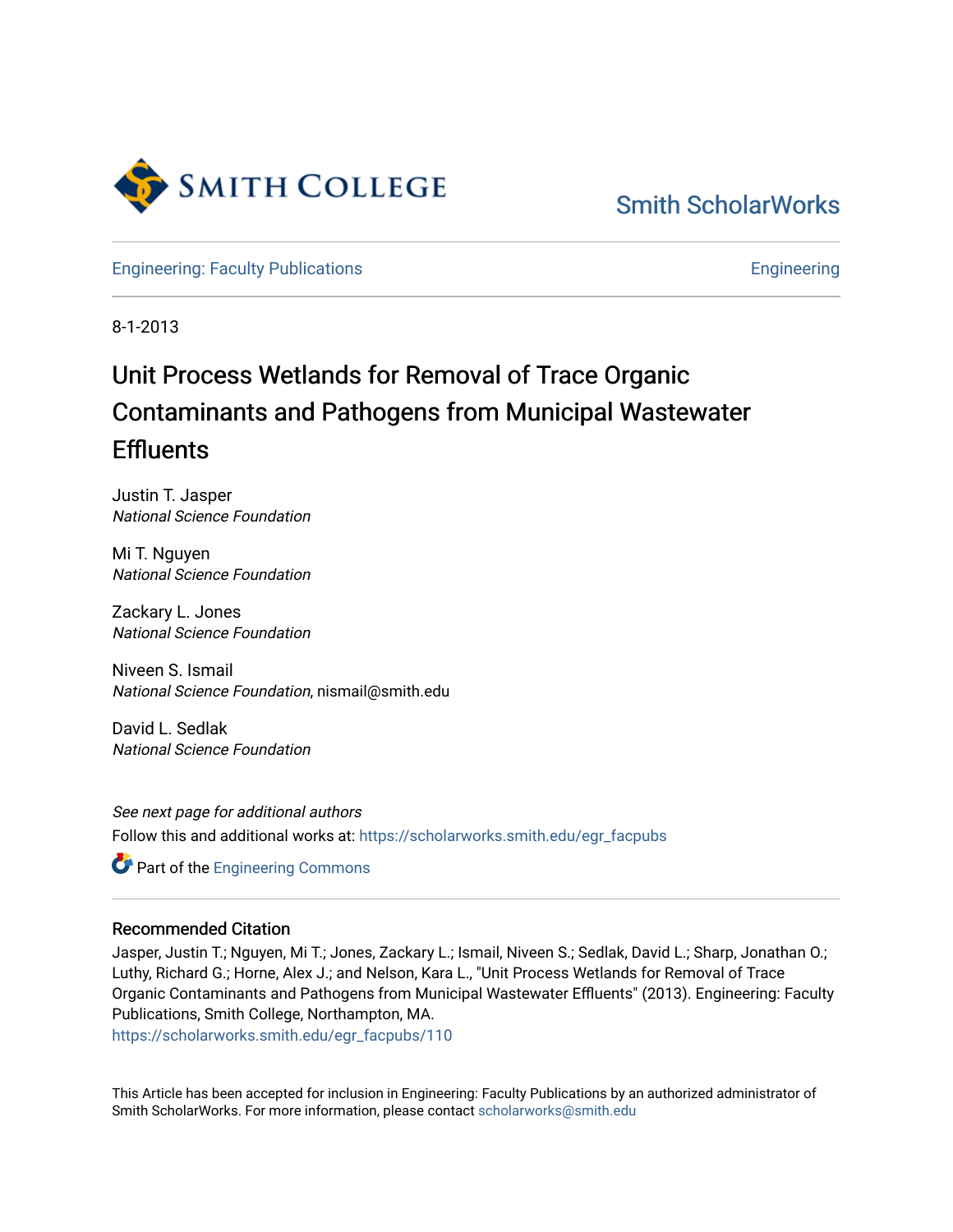### Authors

Justin T. Jasper, Mi T. Nguyen, Zackary L. Jones, Niveen S. Ismail, David L. Sedlak, Jonathan O. Sharp, Richard G. Luthy, Alex J. Horne, and Kara L. Nelson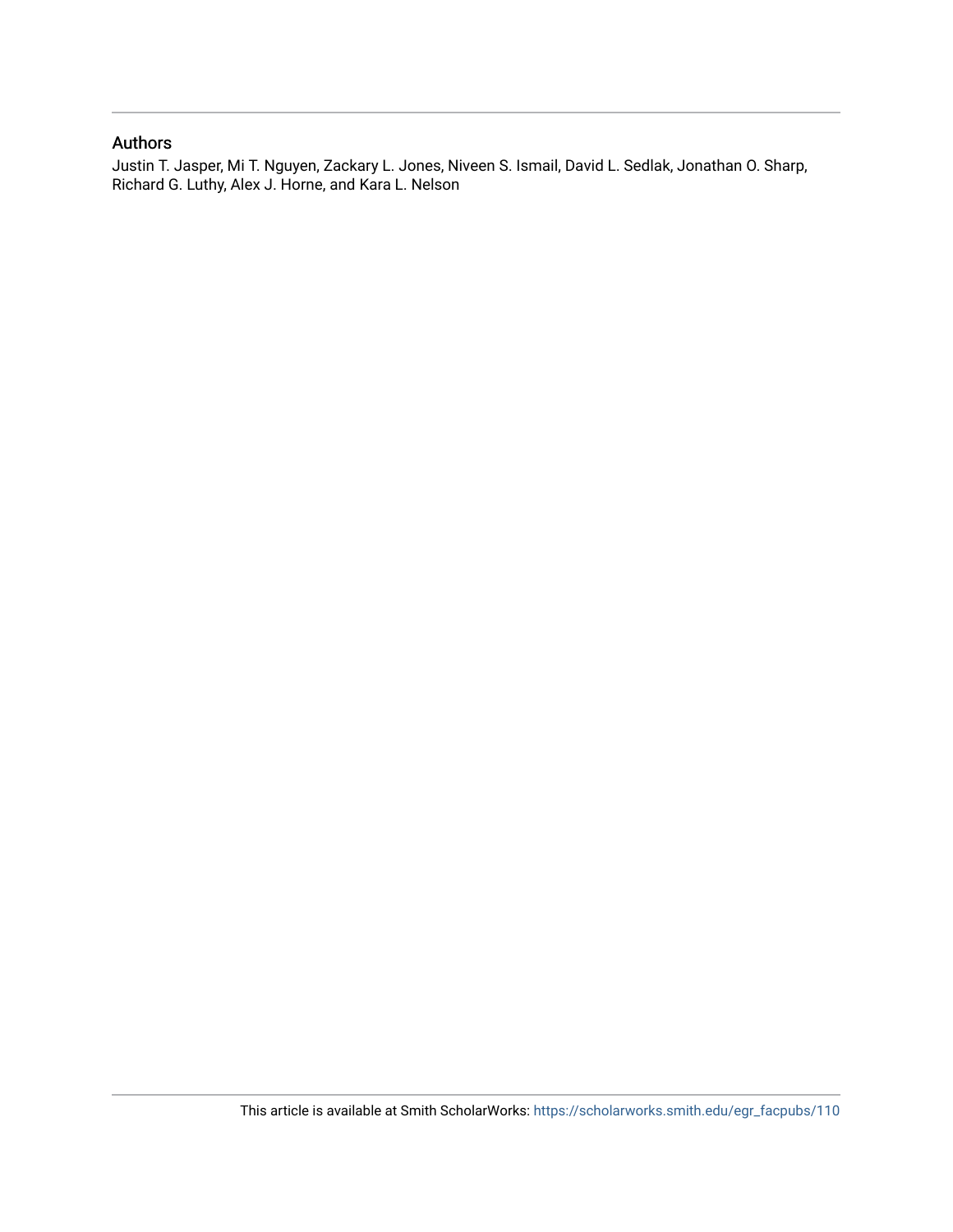## Unit Process Wetlands for Removal of Trace Organic Contaminants and Pathogens from Municipal Wastewater Effluents

Justin T. Jasper,<sup>1,2</sup> Mi T. Nguyen,<sup>1,2</sup> Zackary L. Jones,<sup>1,3</sup> Niveen S. Ismail,<sup>1,4</sup> David L. Sedlak,<sup>1,2</sup> Jonathan O. Sharp,<sup>1,3</sup> Richard G. Luthy,<sup>1,4</sup> Alex J. Horne,<sup>1,2</sup> and Kara L. Nelson<sup>1,2,\*</sup>

<sup>1</sup> Engineering Research Center for Re-Inventing the Nation's Urban Water Infrastructure (ReNUWIt),

National Science Foundation, Stanford, California. <sup>2</sup> Department of Civil & Environmental Engineering, University of California, Berkeley, California. 3 Department of Civil & Environmental Engineering, Colorado School of Mines, Golden, Colorado. <sup>4</sup> Department of Civil & Environmental Engineering, Stanford University, Stanford, California.

Received: June 15, 2012 Accepted in revised form: January 22, 2013

#### Abstract

Treatment wetlands have become an attractive option for the removal of nutrients from municipal wastewater effluents due to their low energy requirements and operational costs, as well as the ancillary benefits they provide, including creating aesthetically appealing spaces and wildlife habitats. Treatment wetlands also hold promise as a means of removing other wastewater-derived contaminants, such as trace organic contaminants and pathogens. However, concerns about variations in treatment efficacy of these pollutants, coupled with an incomplete mechanistic understanding of their removal in wetlands, hinder the widespread adoption of constructed wetlands for these two classes of contaminants. A better understanding is needed so that wetlands as a unit process can be designed for their removal, with individual wetland cells optimized for the removal of specific contaminants, and connected in series or integrated with other engineered or natural treatment processes. In this article, removal mechanisms of trace organic contaminants and pathogens are reviewed, including sorption and sedimentation, biotransformation and predation, photolysis and photoinactivation, and remaining knowledge gaps are identified. In addition, suggestions are provided for how these treatment mechanisms can be enhanced in commonly employed unit process wetland cells or how they might be harnessed in novel unit process cells. It is hoped that application of the unit process concept to a wider range of contaminants will lead to more widespread application of wetland treatment trains as components of urban water infrastructure in the United States and around the globe.

Key words: critical review; municipal wastewater; pathogens; trace organic contaminants; treatment wetlands

#### Introduction

 $A$ TTEMPTS BY SCIENTISTS to estimate the value of ecosys-<br>tem services provided by natural wetlands rank them among the most valuable land on earth (Costanza et al., 1997). They have been called ''nature's filters,'' and the role that natural wetlands play in water purification is a part of the justification for their protection and restoration. In an attempt to harness these properties, treatment wetlands have been built for a wide range of applications to improve water quality, including treatment of industrial and municipal wastewater, as well as stormwater, agricultural runoff, and acid mine drainage (EPA, 1993; Vymazal, 2009; Malaviya and Singh, 2012). Wetlands are becoming an increasingly popular option with water agencies because of their low operation cost, energy consumption, and environmental impact (Gearheart, 1999; Fuchs et al., 2011). In addition, wetlands provide ancillary benefits, such as the creation of aesthetically appealing green spaces and wildlife habitats (Fleming-Singer and Horne, 2006). Wetlands specifically designed for treatment of municipal wastewater effluents have been used for at least five decades for the removal of suspended solids, biochemical oxygen demand (BOD), nutrients, metals, and pathogens (Mitsch and Gosselink, 2007; Kadlec and Wallace, 2009; Vymazal, 2010).

Many of the treatment wetlands built in the second half of the twentieth century consisted of relatively small plots of land, typically less than 5 hectares (EPA, 2000b; Kadlec, 2012). More recently, the size of treatment wetlands has expanded with systems covering as much as 475 hectares and treating up to  $2.5 \times 10^5$  m<sup>3</sup>/day (60 MGD) of wastewater effluents, or effluent-dominated river water (Table 1). The main purpose of these large wetland systems is typically a combination of

<sup>\*</sup>Corresponding author: Department of Civil and Environmental Engineering, University of California, Berkeley, CA 94720-1710. Phone: 510-643-5023; Fax: 510-642-7483; E-mail: nelson@ce.berkeley .edu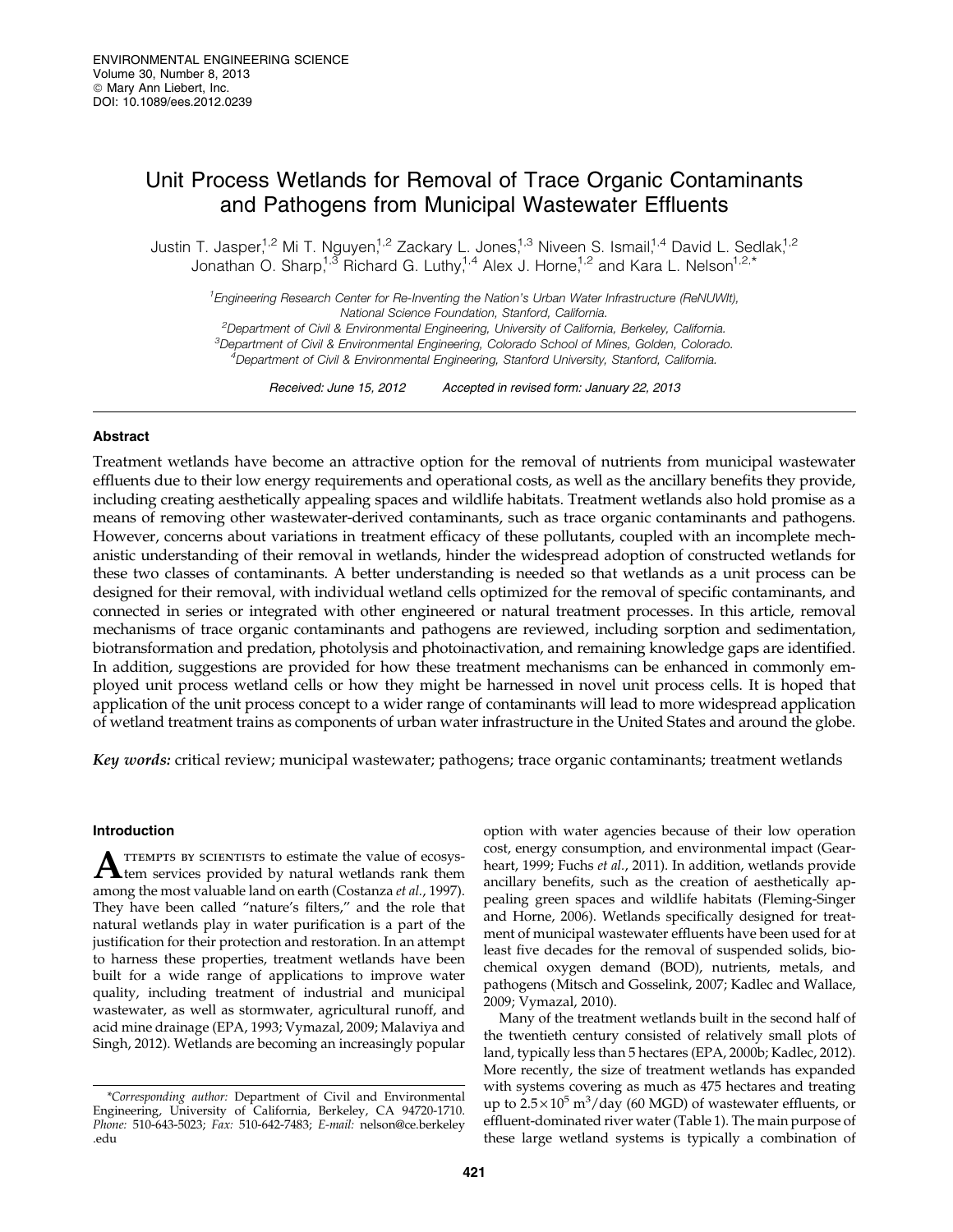| Wetland<br>name                   | <i>Location,</i><br>year started | Size<br>(ha) | Flow<br>$(m^3/day)$ | Stated purpose                                                                                                                       |
|-----------------------------------|----------------------------------|--------------|---------------------|--------------------------------------------------------------------------------------------------------------------------------------|
| Easterly <sup>a</sup>             | Orlando, FL;<br>1987             | 475          | $8\times10^4$       | Nutrient removal from wastewater before release<br>to the sensitive St. Johns River; wildlife habitat                                |
| Pradob                            | Riverside, CA;<br>1992           | 200          | $2.5 \times 10^5$   | Nitrate removal from effluent-dominated Santa Ana<br>River before Prado dam, which is used for<br>aquifer recharge; wildlife habitat |
| George W.<br>Shannon <sup>c</sup> | Tarrant<br>County, TX;<br>2002   | 180          | $4 \times 10^5$     | Suspended solid and nutrient removal from<br>effluent-dominated Trinity River before<br>reservoirs; wildlife habitat; education      |

Table 1. Examples of Large, Full-Scale Treatment Wetlands in the United States

<sup>a</sup>Florida Department of Environmental Protection, 2012.

b Orange County Water District 2012.

c Tarrant Regional Water District, 2012.

nutrient removal and habitat creation. Increasingly, the removal of trace organic contaminants and pathogens is also invoked as a benefit. This new trend, coupled with the continued construction of smaller treatment wetlands, indicates that treatment wetlands are becoming an important part of urban water infrastructure. Despite their increasing popularity, many barriers still prevent them from realizing their full potential for improving water quality and enhancing aquatic habitat.

One of the most significant barriers for the use of treatment wetlands is the difficulty of designing wetlands with predictable performance. Compared with mechanical unit treatment processes, the ecological, transport, and transformation processes occurring in treatment wetlands are even more complex and are not fully understood. For some constituents, researchers have made progress in understanding the detailed transformation mechanisms, including models that account for the complexity (e.g., Wang and Mitsch, 2000; Howell et al., 2005). However, such complex models cannot be used for design purposes, because they are very difficult to parameterize. Nonetheless, the insights provided by mechanistic research can provide the foundation for designing unit process treatment wetlands, with each unit process tailored to the treatment of a specific set of contaminants, by identifying the most important parameters controlling performance. This unit process approach is not meant to undervalue the complexity of wetland ecosystems. Rather, by optimizing specific transformation mechanisms in unit process cells, they can be more easily integrated with other mechanical or natural treatment systems to provide treatment trains with predictable performance.

For example, mechanistic research coupled with studies of full-scale systems has led to robust design approaches for unit process wetlands for denitrification (Kadlec, 2012). Such denitrification wetlands can be used to treat nitrified effluents from mechanical wastewater treatment plants (Table 1), or they can be staged after shallow aerobic nitrification wetlands (Hammer and Knight, 1994; Vymazal, 2007). Similarly, hybrid wetlands comprising a vertical flow cell and a cell with calcite media have been shown to be effective at removing both BOD and phosphorus from wastewater (Arias et al., 2003). In addition, deep detention ponds for particle removal and anaerobic digestion of solids before vegetated wetlands and slow sand filters have been suggested to provide efficient treatment of municipal wastewater (Horne and Fleming-Singer, 2005).

Despite the increasing use of unit process wetlands for nutrient and BOD removal, current understanding of removal mechanisms in wetlands for certain classes of contaminants has not yet been translated into the design of unit process wetlands. This critical review focuses on the application of surface flow unit process wetlands to the removal of two such classes of contaminants, trace organic compounds and pathogens, from wastewater effluents and effluent-dominated river water. Trace organic contaminants are an emerging concern, due to their negative effects on aquatic ecosystems and the inability of conventional wastewater treatment plants to provide adequate removal. Pathogens and indicator organisms, on the other hand, are an historical concern, but removal by wetlands is often poor.

This article starts with a review of hydraulics in surface flow constructed wetlands, given their central role in treatment performance. Next, the reported removals of trace organic contaminants and pathogens in wetlands is summarized, followed by a review of the main removal mechanisms such as sorption and sedimentation, biotransformation and predation, and photolysis and photoinactivation. Gaps in knowledge are identified for future research that can lead to identifying the controlling factors so that effective unit process wetlands and treatment trains can be developed. The final section provides suggestions for how these treatment mechanisms can be enhanced in commonly employed unit process wetland cells or how they might be harnessed in novel unit process cells. It is hoped that the application of the unit process concept to a wider range of contaminants will lead to more widespread application of wetland treatment trains as components of urban water infrastructure in the United States and around the globe.

#### **Discussion**

#### Hydraulics of surface flow wetlands

Inefficiencies in hydraulics are a major barrier to optimizing the removal of contaminants in treatment wetlands, including trace organics and pathogens. Theoretically, the most effective wetland design would employ plug flow conditions to ensure that all water receives an equal amount of time for treatment. However, in practice, plant growth rapidly results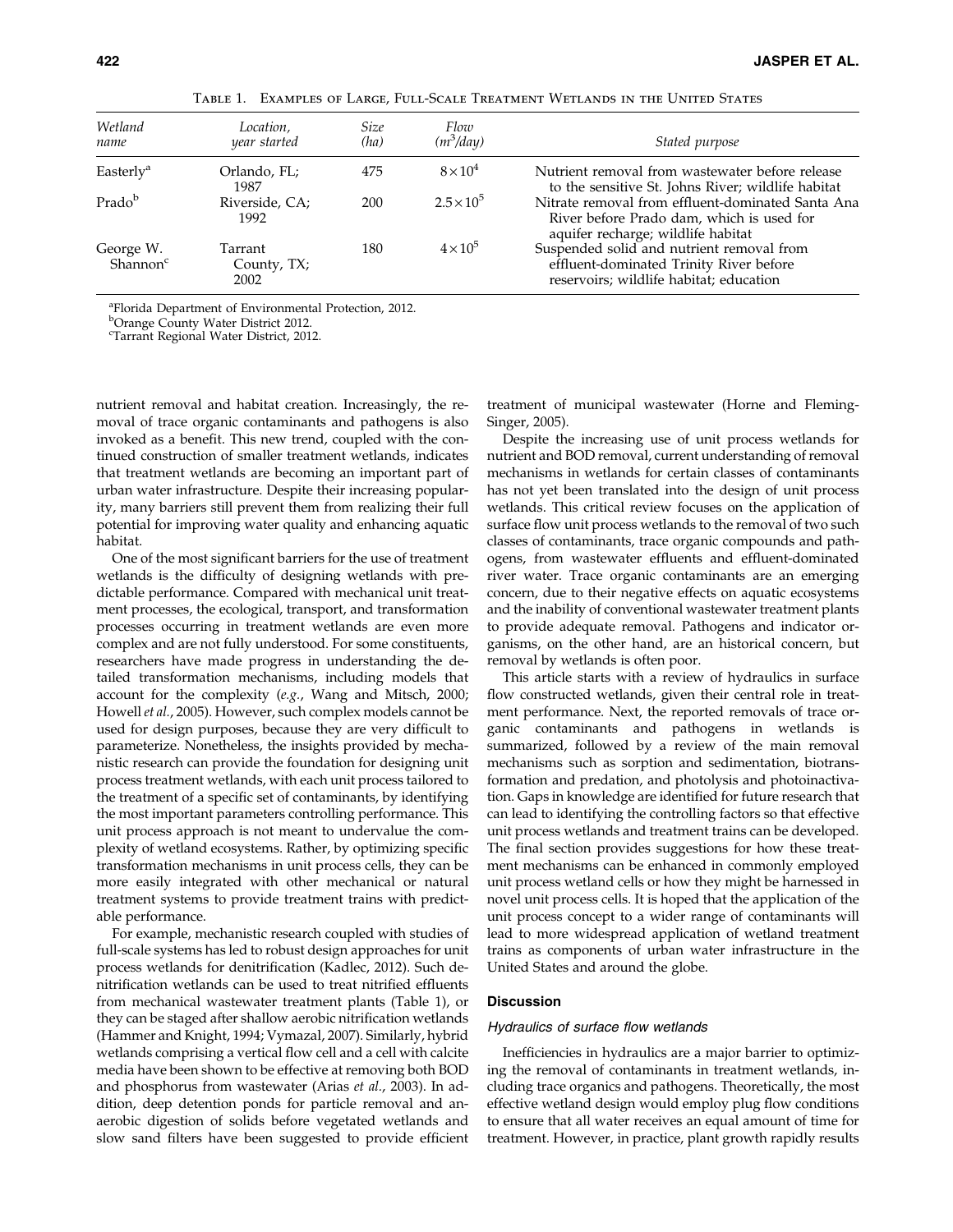in conditions that deviate from ideal. In particular, hydraulic short-circuiting can dramatically decrease the overall performance of a wetland cell. Since this limitation to wetland treatment has been recognized for decades, models have been developed to account for the effects of dispersion due to vegetation, wind, and wetland boundaries (Kadlec, 1994). While these models are an improvement over ideal reactor models and offer an insight into flow patterns in wetlands, the complex effects of heterogeneous and dynamic flow patterns are more difficult to model accurately.

Short-circuiting is the result of preferential flow paths through a wetland, which are caused primarily by uneven plant distribution and channelized flow (Kjellin et al., 2007; Lightbody et al., 2008). Short-circuiting results in water having a range of residence times in a wetland, reducing the wetland's treatment efficiency (Keefe et al., 2004; Wörman and Kronnäs, 2005). This is especially detrimental for wetlands designed to remove waterborne pathogens, which require reductions in a concentration of several orders of magnitude to provide effective treatment and, thus, are severely compromised by even a modest amount of short-circuiting. To demonstrate this point, consider a wetland that is designed to provide 4-log removal (99.99%) of a pathogen under ideal, plug flow conditions. If just 20% of the flow has one-eighth of the nominal residence time, as observed by Lightbody et al. (2008) in a recently constructed wetland, the actual removal will only be about 1-log (90%).

The degree of short-circuiting in full-scale wetlands is usually evaluated with tracer studies (Martinez and Wise, 2003; Lin et al., 2003). While tracer studies provide an understanding of how far the system deviates from the ideal, more complicated models are necessary to predict contaminant treatment efficiency, as water flowing via different paths may be subjected to diverse biogeochemical conditions, resulting in variable treatment (Kadlec, 2000; Harvey et al., 2005). For example, Keefe et al. (2004) modeled the reactive transport of rhodamine water tracer (WT) in three wetlands using a solute transport model with transient storage. Results showed that rhodamine WT loss rates via photolysis and sorption differed in storage and main channel zones, with sorption mass transfer rates being a factor of two higher in storage zones than in the main channel, and photolysis rates in the storage zones being almost an order of magnitude lower than those occurring in the main channel. Thus, an understanding of both the flow distributions and the removal processes at work in these different wetland zones was necessary to accurately interpret tracer test results.

Although short-circuiting cannot be eliminated, it can be reduced by proper wetland design. Consideration of soil conditions before wetland construction, such as filling ditches that would channelize flow (Martinez and Wise, 2003), can reduce short-circuiting. Baffles can also be used to increase the wetland's length-to-width ratio (aspect ratio), thereby reducing short-circuiting and encouraging plug flow conditions at a lower cost than building long, narrow wetlands (Reed et al., 1995; Persson, 2000; Shilton and Harrison, 2003). Knight (1987) calculated that an aspect ratio of 2:1 would maximize wetland performance while minimizing construction costs. However, other aspect ratios may be appropriate when there is a need to significantly reduce contaminant concentrations (e.g., in the case of pathogens), and further research is needed to determine the optimal aspect ratio in these cases. The use of

a subsurface berm or island placed in front of the wetland inlet also may reduce short-circuiting and improve hydraulic performance (Persson, 2000).

Despite careful wetland design, flow irregularities will still develop over time as plants grow. Flow irregularities may be minimized by using deep transverse mixing zones and other structures to break wetlands into multiple smaller cells. These zones improve wetland performance by mixing water that has traveled through different flow paths, as well as by reducing the likelihood that fast flow paths will be aligned (Lightbody et al., 2007, 2009). Breaking a wetland into multiple cells has a similar effect, disrupting high-speed flow paths and ensuring that water is well mixed between cells (Kadlec, 2000; Horne and Fleming-Singer, 2005).

Periodic maintenance can also be used to control shortcircuiting. For example, at the Prado Treatment Wetlands in Southern California, emergent plants are removed during maintenance activities (Scott Nygren, Orange County Water District, personal communication, March 13, 2012). This process involves draining the cell, allowing it to dry for several weeks, and using a mower designed for brush removal to cut the plants near the ground surface. At the Easterly Wetlands in Central Florida, wetland plants are occasionally burned to thin the density of accumulated plants.

Incorporating multiple wetland cells is a fundamental component of the unit process wetland design. By linking unit process wetland cells in series, designing cells to have deep zones and baffles, considering the effects of inlet and outlet structures, and providing adequate maintenance, inefficiencies introduced by hydraulic short-circuiting can be minimized. Further research is needed to identify cost-effective maintenance practices that will minimize hydraulic shortcircuiting.

#### Contaminants of concern

Trace organic contaminants. Municipal wastewater effluent typically contains relatively low levels of organic matter (i.e., most wastewater treatment plants achieve BOD < 10 mg/L). In addition to the biopolymers and residual organic waste that make up the bulk of the biodegradable organic matter, wastewater effluents also contain an assortment of trace organic contaminants, such as pharmaceuticals and personal care products (Kolpin et al., 2002; Ternes et al., 2004b). Trace organic contaminants in wastewater effluents are an issue of concern due to their potential to cause adverse impacts to aquatic organisms at low concentrations (Daughton and Ternes, 1999; Suárez et al., 2008) as well as their potential to contaminate downstream drinking water supplies (Snyder et al., 2003).

The ability of constructed wetlands to remove trace organic contaminants from wastewater effluents has recently received growing attention (Matamoros and Bayona, 2008). Removal efficiencies for some pharmaceuticals and personal care products in treatment wetlands (Fig. 1) suggest that trace organic contaminants generally fall into one of three groups of removal efficiency. The first group of compounds is removed efficiently (i.e., >60% removal) regardless of wetland design and includes substances such as caffeine and naproxen. The second group, which includes the majority of the compounds in Fig. 1, exhibits partial removal with varying efficiencies depending on wetland design and hydraulic residence times.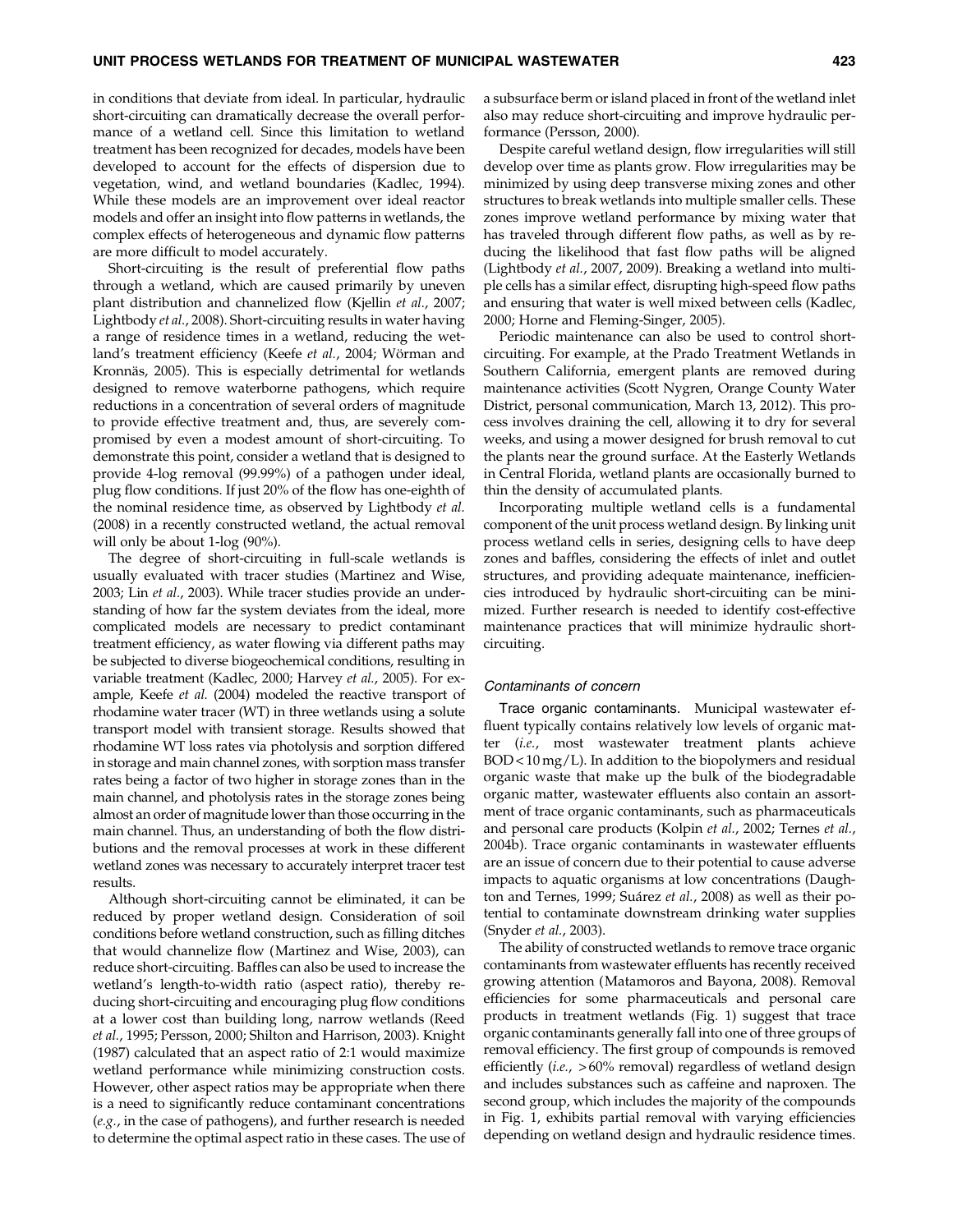

FIG. 1. Averages with standard deviations of pharmaceutical and personal care product removal efficiencies in treatment wetlands reported in recent studies  $(n=3-16)$ . References: <sup>a</sup>Gray and Sedlak, 2005; <sup>b</sup>Song et al., 2011; <sup>c</sup>Breitholtz et al., 2012; <sup>d</sup>Park et al., 2009; <sup>e</sup>Camacho-Muñoz et al., 2011;<br><sup>f</sup>Hijosa-Valsero *et al.*, 2011; §Matamoros and Bayona, 2006;  ${}^{f}$ Hijosa-Valsero *et al.*, 2011; <sup>g</sup>Matamoros and Bayona, 2006; https://www.patamoros.et.al., 2009; https://www. Matamoros et al., 2007; <sup>i</sup>Matamoros et al., 2009; <sup>j</sup>Llorens et al., 2009; <sup>k</sup>Matamoros et al., 2005; <sup>1</sup>Matamoros et al., 2008;<br><sup>m</sup>Waltman et al., 2006.

The final group of compounds, which includes carbamazepine and clofibric acid, are more recalcitrant and exhibit limited removal (i.e., typically < 40% removal) irrespective of wetland design. Note that some values were determined from studies in subsurface wetlands, but they are included here because data from surface flow wetlands have not been reported. Optimization of treatment wetlands has the highest potential for enhancing the removal of the compounds in the second group.

Waterborne pathogens. Wastewater effluents contain potentially infectious microorganisms, including viruses, bacteria, protozoan (oo)cysts, and helminth eggs. Removal or inactivation of pathogens is, therefore, necessary before treated effluents are discharged or reused. Treatment wetlands that receive wastewater which has already been disinfected may provide additional treatment of pathogens that are resistant to disinfection (e.g., Cryptosporidium oocysts for chlorine or adenovirus for UV). In this case, a wetland may be used to reduce the chemical disinfection requirements and to provide an additional treatment barrier. Alternatively, treatment wetlands that receive wastewater effluent which has not been disinfected can play a primary role in pathogen attenuation. In this context, Gersberg et al. (1989) suggested that treatment wetlands with hydraulic residence times of 3 to 6 days may be as effective as conventional water treatment systems employing disinfection for the removal of pathogenic bacteria and viruses. Reliance on polishing wetlands for disinfection has the advantage over chlorination of avoiding the production of disinfection byproducts (Buth et al., 2009, 2010).



removal efficiencies in surface flow wetlands receiving nondisinfected influent. *References*: <sup>a</sup>Mandi *et al.*, 1996;<br><sup>b</sup>Mandi *et al.*, 1998; <sup>c</sup>Reinoso *et al.*, 2008; <sup>d</sup>Ealabi *et al.*, 2002; <sup>b</sup>Mandi *et al.,* 1998; <sup>c</sup>Reinoso *et al.,* 2008; <sup>d</sup>Falabi *et al.,* 2002;<br><sup>e</sup>Gerba *et al.,* 1999; <sup>f</sup>Quiñónez-Díaz *et al.,* 2001; <sup>g</sup>Herskowitz, 1986; <sup>h</sup>Hill and Sobsey, 2001; <sup>i</sup>Song et al., 2010; <sup>j</sup>Karpiscak et al., 2001; <sup>k</sup>Kadlec and Wallace, 2009.

Most studies on the removal of pathogens in treatment wetlands have measured fecal indicator bacteria rather than actual pathogens. The reported removal efficiency of fecal coliforms by surface wetlands is around 1-log removal (Vymazal, 2005; Kadlec and Wallace, 2009). The few studies that have been conducted with actual pathogens (Fig. 2) show removal efficiencies up to 2-log, with average values around 1-log. The dominant removal mechanisms vary dramatically among pathogen groups. A better understanding of pathogen removal mechanisms, including attachment and sedimentation, predation, and photoinactivation, and their effectiveness for different pathogen groups is needed to improve the ability to design unit process wetlands for disinfection.

#### Removal mechanisms of trace organic contaminants

Sorption. Sorption of trace organic contaminants encompasses two distinct processes. Adsorption involves the interaction of a compound with a surface, typically via ion exchange or surface complexation, while absorption entails partitioning into a particle-associated organic phase. Sediments and biofilms in treatment wetlands provide numerous surfaces that may be capable of sorbing trace organic contaminants. If the contaminants exhibit a high affinity for a surface, they will eventually be buried as decaying plant litter accumulates in the wetland. If the sorbent does not degrade, the contaminants will remain in the litter layer until it is removed as a part of wetland maintenance activities. If the contaminants are weakly associated with the sorbent, or if the sorbent (e.g., plant litter) degrades, the process may simply slow the movement of contaminants through a wetland, providing more time for other transformation processes to occur.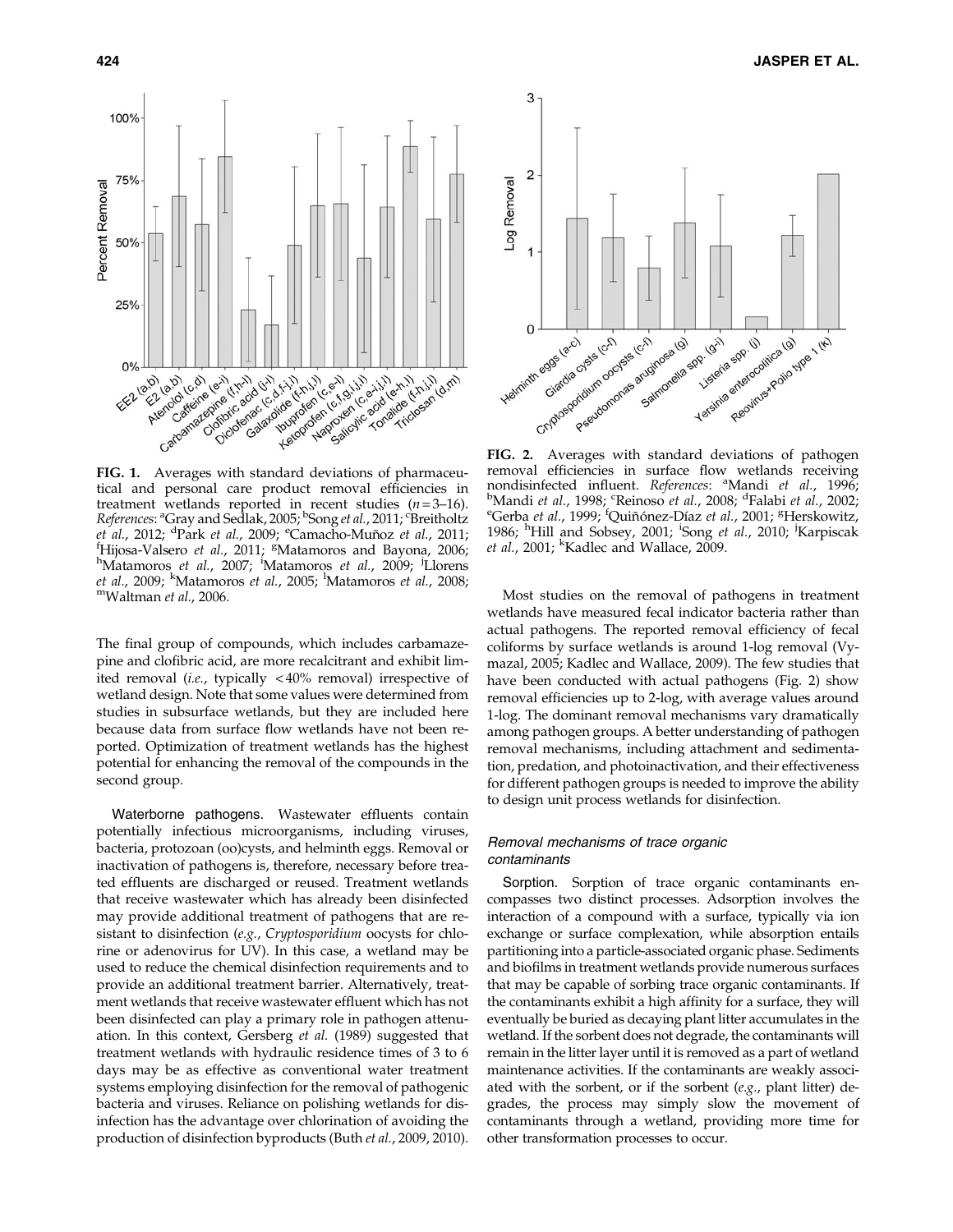Although sorption is assumed to be important to trace organic contaminant fate in treatment wetlands (Imfeld et al., 2009), a few studies have investigated it specifically. In these studies,  $\log K_{ow}$ , a measure of a contaminant's hydrophobicity, generally predicts which contaminants are most susceptible to absorption. For example, in a bulrush-dominated surface flow wetland with a 30 cm deep gravel bed, the hydrophobic phthalate esters and fragrance molecules (log  $K_{ow} > 4$ ) were absorbed to organic matter in the gravel bed as well as suspended particles (Reyes-Contreras et al., 2011). Absorption was also found to slow the movement of two steroid hormones (log  $K_{ow} \approx 4$ ) relative to a conservative tracer in a densely vegetated surface flow wetland (Gray and Sedlak, 2005).

Removal of chemical contaminants by absorption may be more important in subsurface flow wetlands, where flowing water encounters higher densities of particulate organic matter. For example, partial removal of the recalcitrant contaminant carbamazepine (log  $K_{ow} \approx 2.5$ ) by absorption and negligible sorptive removal of less hydrophobic contaminants was observed in a study of a subsurface flow treatment wetland (Matamoros et al., 2005).

Studies of pesticide sorption in agricultural wetlands show a similar dependence on contaminant hydrophobicity (Kruger et al., 1996; Moore et al., 2002; Reichenberger et al., 2007). For example, sorption of the herbicide atrazine (log  $K_{ow}$  = 2.75) to soil, litter, peat, and sediments from three Midwest wetlands was well described for all sorbents by an organic carbon-normalized distribution coefficient  $(K_{OC} = 760 \text{ L/kg})$ OC) (Alvord and Kadlec, 1995). Given this distribution coefficient, a wetland with about  $2 \text{ kg/m}^2$  litter, containing about 40% organic carbon (Alvord and Kadlec, 1995), and a depth of 40 cm, would be capable of absorbing more than 60% of atrazine from the aqueous phase. This suggests that absorption in wetlands could be significant for compounds with a log  $K_{ow}$  greater than about 2.5, provided that the system is designed properly. For comparison, absorption of trace organic contaminants in activated sludge treatment plants is usually unimportant for compounds with  $log K_{ow}$  values less than about 4 (Ternes et al., 2004a; Wick et al., 2009).

Less hydrophobic compounds have been found to adsorb via specific ionic interactions with activated sludge in treatment plants (Stuer-Lauridsen et al., 2000; Golet et al., 2003) and soils (Tolls, 2001). In wetlands, the relatively hydrophilic fluorescent dye, rhodamine WT, sorbs significantly to plants and sediments (Lin et al., 2003; Keefe et al., 2004). At neutral pH values, rhodamine WT contains both positively and negatively charged functional groups and is, thus, likely to be adsorbed via specific interactions with charged functional groups on the sorbents (Kasanavia et al., 1999). Therefore, adsorption of ionic trace organic contaminants in treatment wetlands may be an important loss mechanism for certain compounds. However, additional research is needed to assess the overall importance of this phenomenon and ways in which it could be enhanced through wetland design.

Certain types of wetland vegetation may increase the removal of trace organic contaminants by sorption. For example, it has been suggested that wetlands dominated by bulrush (e.g., Scirpus spp.) are conducive to sorption of trace organic contaminants due to the large amounts of spongy peat formed by decomposing plants (Horne and Fleming-Singer, 2005). Duckweed (Lemna spp.), a floating macrophyte often present in open waters in treatment wetlands, sorbs trace organic con-

taminants such as halogenated phenols (Tront et al., 2007) and pharmaceuticals and personal care products, including fluoxetine, ibuprofen, and triclosan (Reinhold et al., 2010). However, duckweed grows in a thin layer near the water surface and the relatively small mass of the plant in wetlands likely precludes it from removing a significant fraction of the trace organic contaminants as water passes through a wetland.

Water chemistry also affects sorption of chemical contaminants in constructed wetlands (Hussain and Prasher, 2011). In particular, the pH of wetland water will affect the sorption of contaminants by changing their speciation. This phenomenon has been observed in wastewater treatment plant sludge for the acidic pharmaceuticals diclofenac ( $pK_a = 4.6$ ) and ibuprofen ( $pK_a = 3.5$ ), which absorbed to primary sludge to a greater extent than to secondary sludge, because a greater fraction of the pharmaceuticals were in their uncharged form at the lower pH value ( $pH = 6.6$  in primary versus  $pH = 7.5$  in secondary) (Ternes *et al.*, 2004a). Basic contaminants, such as those containing amine functional groups (e.g., the  $\beta$ -blockers), have  $pK_a$  values near 9 and are positively charged at neutral pH values. Consequently, their sorption is likely controlled by specific interactions, as was observed in a study by Yamamoto et al. (2009). Increasing the pH of wetland water could increase the fraction of the uncharged forms of the compounds, resulting in enhanced sorption by hydrophobic interactions. Further research is needed to determine the potential for enhancing sorption in treatment wetlands through the use of natural processes that alter pH values (i.e., photosynthesis and microbial respiration).

Biotransformation. Microorganisms play a prominent role in the attenuation of trace organic contaminants in constructed wetlands (Matamoros et al., 2008; Hijosa-Valsero et al., 2010) due to the diversity of microorganisms and enzymatic activities present (D'Angelo, 2003). In surface flow wetlands, biofilms found on roots, stalks, and detritus are more important to biotransformation than planktonic microorganisms (Gagnon et al., 2007; Truu et al., 2009). Thus, it is not surprising that properties affecting biofilm growth, such as the attachment matrix, hydraulic conditions, and composition of the wastewater effluents, can strongly influence microbial ecology and contaminant transformation rates in these systems (Truu et al., 2009).

In vegetated treatment wetlands, the density and type of plants affect microbial community dynamics (Ibekwe et al., 2006; Calheiros et al., 2009) by providing labile forms of organic carbon, surfaces for biofilm growth, and oxygen gradients (Reddy and D'Angelo, 1997). The ability of decaying plants to create anoxic zones in surface and subsurface flow constructed wetlands is important for the transformation of trace organic contaminants, because some compounds are more readily transformed under aerobic conditions (e.g., ibuprofen) while others (e.g., tonalide and galaxolide) are more readily transformed under anaerobic conditions (Hijosa-Valsero et al., 2010). Further, anoxic, nitrogen-reducing surface flow wetlands have been shown to be capable of transforming certain trace organic contaminates, including atenolol, naproxen, and triclosan, possibly through amide hydrolysis and reductive dehalogenation (Park et al., 2009).

Plant biomass and DOC from plant litter, and to a lesser degree, residual organic carbon from wastewater effluent, provide an important energy source and create selective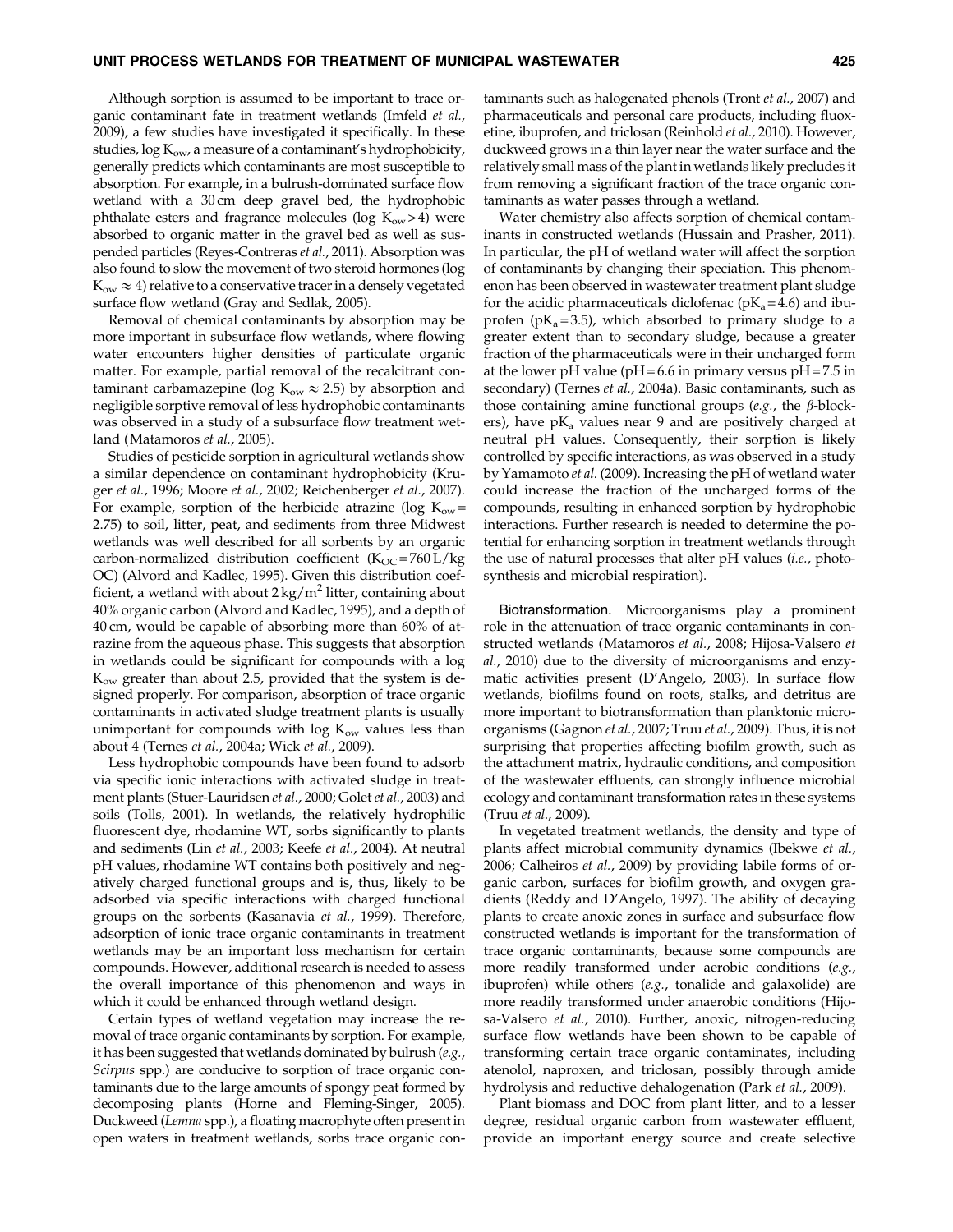pressure for microbial community structure and function in wetland systems (Shackle et al., 2000; Gutknecht et al., 2006). Biotransformation of pharmaceuticals in wastewater effluents can be affected by both the abundance and source of organic carbon derived from decaying aquatic plants. For example, gemfibrozil and sulfamethoxazole, two compounds that are poorly removed in wastewater treatment plants, showed better removal in the presence of labile organic carbon derived from wetland plants than in the presence of the labile dissolved organic carbon in wastewater effluents (Lim et al., 2008). Other macrophyte characteristics, such as surface area and litter properties, can also affect microbial density (Bastviken et al., 2005), which may correlate with trace organic contaminant removal rates.

The rhizosphere associated with wetland plants hosts a unique community of microorganisms within aerobic microzones, due to the release of oxygen and nutrient-rich exudates (Brix, 1997; Kyambadde *et al.*, 2004; Münch *et al.*, 2007; Gagnon et al., 2007). Microbially mediated iron and manganese oxides formed in this region also have the potential for indirect oxidation or enhanced sorption of trace organic contaminants (Mendelssohn et al., 1995; Emerson et al., 1999). Rhizosphere-associated transformation appears to be an important process for trace organic contaminants in subsurface flow wetlands (Zhang *et al.*, 2012). However, the rhizosphere may be less important in surface flow wetlands due to limited contact between the rhizosphere and flowing waters.

Bacteria and fungi transform macromolecules, such as cellulose and lignin, into lower-molecular-weight compounds through the excretion of extracellular enzymes. Enzyme expression studies in constructed wetlands have provided insights into the importance of extracellular enzyme activity to the processing of these recalcitrant forms of organic carbon (Shackle et al., 2000; Wright and Reddy, 2001; Francoeur et al., 2006; Hill et al., 2006; Rier et al., 2007). Many of the extracellular enzymes used to transform cellulose and lignin (e.g., laccases, phenol oxidases, and peroxidases) can also transform recalcitrant trace organic contaminants (Gianfreda and Rao, 2004; Lu et al., 2009). By modifying the quantity and type of carbon sources in constructed wetlands, it may be possible to increase the activity of extracellular enzymes. Since most extracellular enzymes utilize oxygen or hydrogen peroxide as terminal electron acceptors, their activity is expected to be higher in aerobic environments (Sinsabaugh, 2010; Porter, 2011).

Photolysis. In natural waters, photolysis of trace organic contaminants can occur via direct and indirect mechanisms (Schwarzenbach et al., 2003). Direct photolysis occurs when a contaminant absorbs sunlight and undergoes a transformation reaction. Indirect photolysis involves other chemicals, most often NO<sub>3</sub> and colored dissolved organic matter (CDOM), which absorb light and produce reactive intermediates that subsequently react with contaminants. With regard to the transformation of organic contaminants, important reactive intermediates include hydroxyl radical ( $\bullet$ OH) (Zepp et al., 1987; Brezonik and Fulkerson-Brekken, 1998), singlet oxygen  $(^1O_2)$  (Zepp et al., 1977), excited triplet state DOM (<sup>3</sup>DOM\*) (Canonica et al., 1995; Boreen et al., 2004), organoperoxy radicals, and carbonate radical ( $\rm{eCO_3^-}$ ) (Lam *et al.*, 2003; Canonica *et al.*, 2005).

Treatment wetlands may be conducive to indirect photolysis due to the presence of  $NO<sub>3</sub><sup>-</sup>$  in nitrified wastewater effluent, which produces -OH via the reaction:

$$
NO_3^- + H_2O + h\nu \!\rightarrow\! NO_2 + \bullet OH + OH^-
$$

CDOM derived from wastewater effluents and decaying plants may also promote indirect photolysis through a variety of mechanisms. For example, CDOM was significant to the removal of the pesticides alachlor and carbaryl in wetland waters via indirect photolysis (Miller and Chin, 2002, 2005). For those reactions where CDOM served as a source of  $\bullet$ OH, rates of photolysis were not strongly affected by DOM concentrations because they acted as both a source of CDOM and a -OH scavenger. In addition to generating -OH, CDOM can also serve as a source of the selective oxidants  ${}^{1}O_{2}$  and  ${}^{3}POM^{*}$  which have been found to be important to the indirect  $3$ DOM $*$ , which have been found to be important to the indirect photolysis of certain trace organic chemicals in the environment (Gerecke et al., 2001; Latch et al., 2003).

Most constructed wetlands are not designed to include shallow open water zones. As a result, few investigators have studied the role of photolysis in trace organic contaminant removal in treatment wetlands. Matamoros et al. (2008) attributed the nearly complete removal of ketoprofen in an engineered treatment wetland with deep (1.5 m) open water zones and a long hydraulic residence time (30 days) to photolysis. While this study demonstrated that photolysis in deep, open ponds can significantly attenuate organic compounds that are particularly susceptible to direct photolysis [ketoprofen has a half-life of 2.5 min under near-surface summer-noon conditions (Lin and Reinhard, 2005)], removal efficiencies would be significantly lower for compounds with longer direct photolysis half-lives. For example, consider sulfamethoxazole, a compound that is relatively susceptible to direct photolysis [half-life of about 2 h under near-surface summer-noon conditions (Lam and Mabury, 2005)], in a 1 m deep wetland with the EPA (2000a) recommended hydraulic residence time of 3 days for open water zones. Given a typical beam attenuation coefficient ( $\alpha$ ) of 6/m at 330 nm, and ideal plug flow conditions, sulfamethoxazole would exhibit a decrease in concentration of only about 10% due to direct photolysis under daily averaged mid-summer conditions at 40° latitude (Schwarzenbach et al., 2003).

#### Removal of waterborne pathogens

Attachment and sedimentation. Some pathogens, such as helminth eggs, have settling velocities that are high enough to be removed by sedimentation in treatment wetlands (e.g.,  $\sim$  0.1 mm/s) (Sengupta *et al.*, 2011). The presence of rhizomes and macrophyte stalks can further enhance sedimentation (Mandi et al., 1996). However, protozoan (oo)cysts and bacteria have much lower settling velocities [e.g., < 0.001 mm/s for Giardia cysts (Dai and Boll, 2006)], and viruses are stable in suspension. These organisms will only be removed by sedimentation if they are attached to larger particles. As a result, the removal of cysts such as Giardia in some cases has been correlated with particle removal (Quiñónez-Díaz et al., 2001). However, particle association is not always conducive to pathogen removal. For example, in a study conducted by Boutilier et al. (2009), the association of Escherichia coli with particles appeared to decrease their removal compared with free-floating bacteria. This was because particles with diameters less than 80  $\mu$ m had settling velocities that were too low to be removed by sedimentation.

In addition to attaching to settling particles, pathogens can be removed by attachment to other surfaces in treatment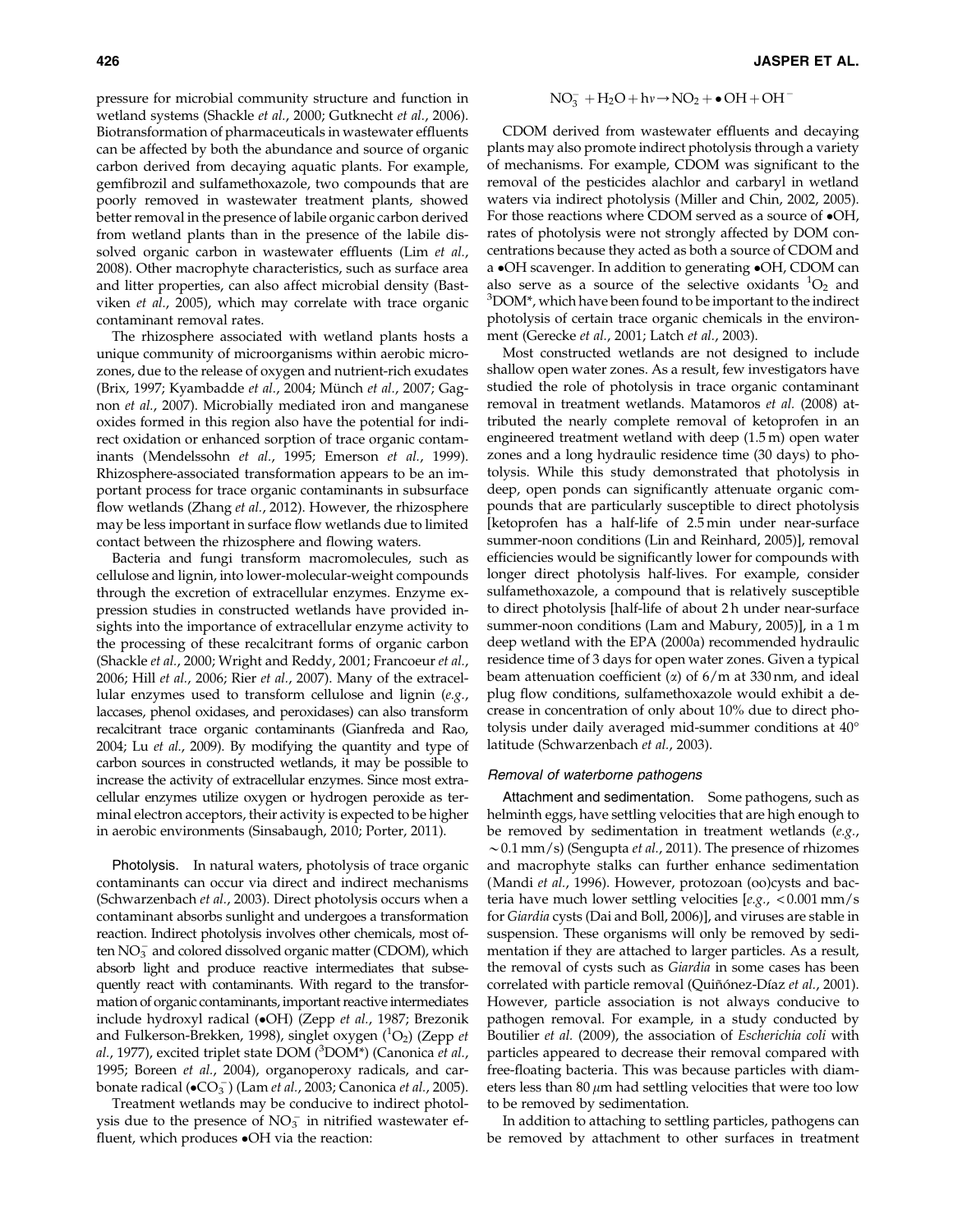wetlands. However, the contribution of this mechanism to overall removal is not known. For example, in vegetated surface flow wetlands, viruses were removed by attachment to the biofilm layer of rhizomes and submerged stalks of emergent plants (Gersberg et al., 1987). Biofilms have also been shown to increase the removal of pathogen surrogates  $(0.1-, 1.0-,$  and  $4.5$ - $\mu$ m latex microspheres) in microcosm experiments using surface flow wetland water (Stott and Tanner, 2005). A better understanding of the processes that affect the association of pathogens with particles and surfaces, as well as the size distribution of particles in treatment wetlands, may provide insights into means for enhancing pathogen removal via sedimentation and attachment.

Pathogenic helminth eggs, protozoan (oo)cysts, and viruses that accumulate on wetland surfaces and in sediments will become inactivated over time. In contrast, indicator and pathogenic bacteria have the potential to grow under certain environmental conditions (Ksoll et al., 2007; Ishii et al., 2010), although there is no evidence of growth occurring in treatment wetlands. It should be noted that sloughing or resuspension of sediments has the potential to remobilize viable organisms. In addition, wetland vegetation or sediments that are removed during maintenance activities may contain viable pathogens, which could complicate efforts to reuse the material (*e.g.*, as a soil amendment).

Predation. Predation has the potential to be an important removal mechanism for bacteria and protozoan (oo)cysts in treatment wetlands (Stott et al., 2001; Song et al., 2008), but much less is known about viruses. Grazing of particles in the size range of individual viruses is typically inefficient (Hahn and Höfle, 2001), although viruses attached to larger particles have the potential to be removed by predation. Potential predators of pathogens in treatment wetlands include nematodes, copepods, rotifers, and protozoa (Decamp and Warren, 1998). For example, grazing rates for the ciliated protozoa Paramecium were measured to be 111 E. coli/(ciliate-hour) and 170 Cryptosporidium parvum oocysts/(ciliate-hour) in lab experiments (Decamp and Warren, 1998; Stott et al., 2001). Hence, a population of 2×10<sup>4</sup>Paramecium per liter (Decamp and Warren, 1998) would have the potential to achieve greater than 6-log removal of E. coli or oocysts in 1 h, if these were the only particles in the water. Grazing rates in an actual wetland are expected to be significantly lower, because pathogens would represent a small fraction of the total particles.

In addition to ciliated protozoa, rotifers may play an important role in the removal of pathogens via grazing due to their dominance in the total zooplankton population in shallow wetlands (Beaver et al., 1998; Fayer et al., 2000; Trout et al., 2002; Proakis, 2003). For example, the rotifer Brachionusplicatilist rapidly removed E. coli from water under laboratory conditions, with an average feeding rate of almost 700 E. coli/ (rotifer-hour) (Proakis, 2003). Rotifers from six different genera were also found to ingest Giardia cysts and Cryptosporidium oocysts in simple laboratory experiments (Fayer et al., 2000; Trout et al., 2002). However, ingestion rates in actual wetlands have not been measured, and conditions that promote predation in treatment wetlands are not sufficiently understood.

While predation may provide an effective means for removing indicator organisms and pathogens from water, the viability of the organisms after ingestion is uncertain. In general, protozoan grazing is a major mechanism of bacterial population control (Hahn and Höfle, 2001). However, there is evidence that some pathogenic bacteria are not inactivated as a result of ingestion by protozoan grazers, such as ciliates and amoebas (Barker and Brown, 1994; Meltz Steinberg and Levin, 2007). Indeed, pathogenic bacteria such as Legionella actually colonize free-living amoeba to protect themselves from unfavorable environmental conditions (Thomas et al., 2010). More research is needed on inactivation of the wide range of pathogens of concern in wastewater by the different types of grazers in treatment wetlands.

Photoinactivation. Sunlight-mediated inactivation is one of the most important disinfection mechanisms in waste stabilization ponds (Davies-Colley et al., 2000; Davies-Colley, 2005), suggesting that open water zones are promising for the removal of pathogens in treatment wetlands. There are three main mechanisms of sunlight-mediated inactivation of microorganisms (Davies-Colley et al., 1999). Analogous to direct photolysis of chemical contaminants, the absorption of UVB radiation (280–320 nm) by DNA causes direct damage to cellular DNA, primarily by pyrimidine dimer formation ( Jagger, 1985). Similar to indirect photolysis of chemical contaminants, there are also indirect disinfection mechanisms, in which sensitizers absorb light and produce reactive species that damage organisms. Indirect damage may occur due to absorption of sunlight by cell constituents (endogenous sensitizers) (Davies-Colley et al., 1999; Bosshard et al., 2010) or by sensitizers in water (exogenous sensitizers), such as CDOM.  ${}^{1}O_{2}$  has been shown to be the most important reactive species produced by exogenous sensitizers during the sunlightmediated inactivation of MS2 coliphage, which is a model for human enteric viruses (Kohn and Nelson, 2007).

Exogenous inactivation initiated by sensitizers that absorb longer wavelengths, such as CDOM, may be more important than endogenous mechanisms, because the UV wavelengths which contribute to endogenous inactivation (direct and indirect) are readily absorbed in wetland water (*i.e.*,  $\lambda = 280$  to 400 nm). However, not all organisms appear to be susceptible to this mechanism (Davies-Colley et al., 1999). Photoinactivation can also be enhanced by high dissolved oxygen and elevated pH  $(e.g., g$ reater than pH 9) that result from algal photosynthesis (Curtis et al., 1992; Davies-Colley et al., 1999; Ansa et al., 2011).

The importance of sunlight-mediated disinfection in surface flow treatment wetlands was illustrated when E. coli concentrations declined significantly after a thick bed of floating duckweed (Lemna spp.) had been removed from a newly constructed surface flow wetland (MacIntyre et al., 2006). A better understanding of the sunlight-mediated inactivation mechanisms and their roles in pathogen removal is needed to optimize the design and to enable prediction of the fate of pathogens in surface flow treatment wetlands.

#### Novel unit process wetlands for removal of trace organic contaminants and pathogens

A growing understanding of wetland hydraulics and contaminant attenuation mechanisms in treatment wetlands provides an opportunity for optimizing the design and operation of wetlands to remove trace organic contaminants and pathogens in a sequence of unit process cells. The individual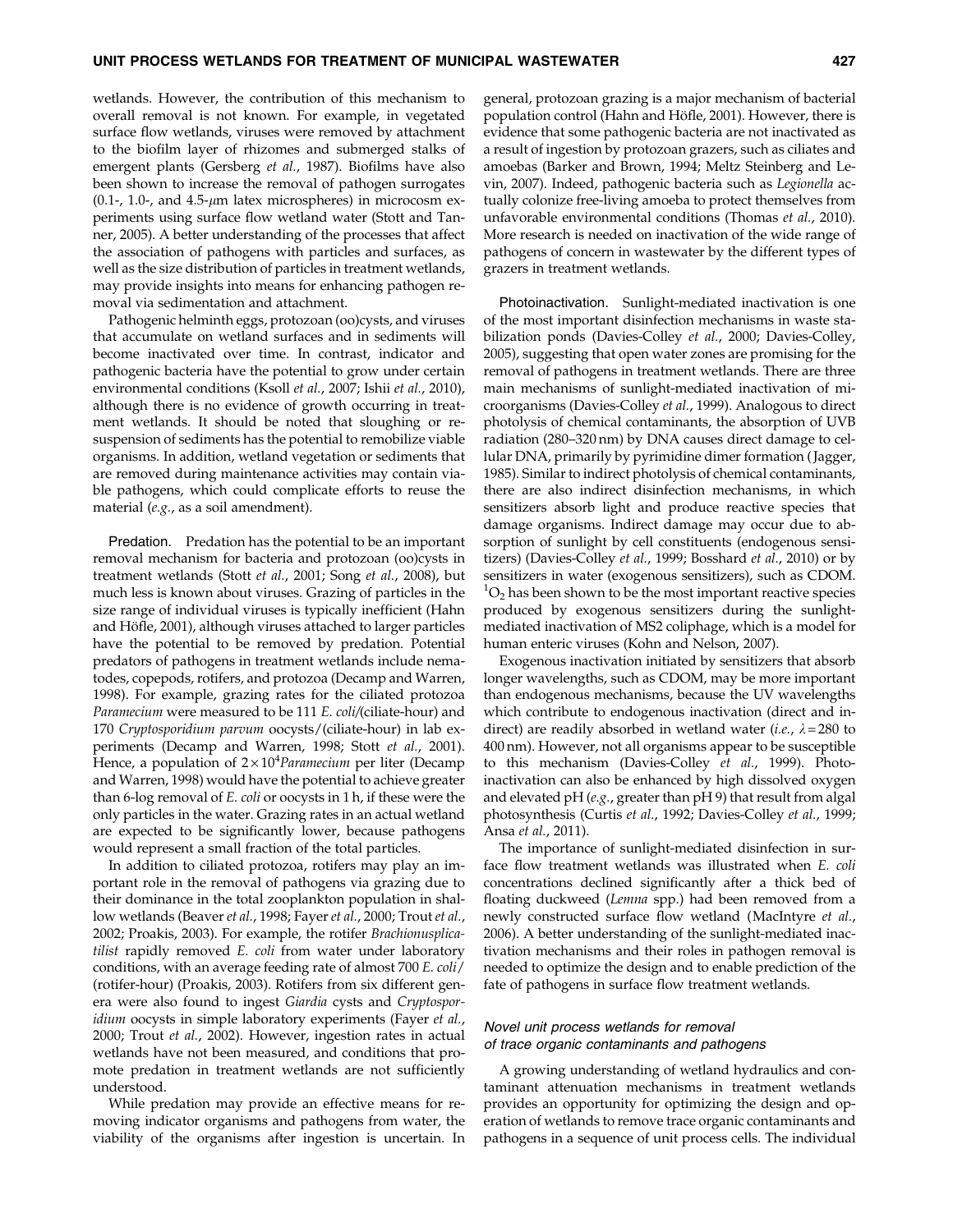unit processes incorporated into a wetland treatment train will depend on a variety of considerations, including influent water quality, contaminants of concern, point of discharge, regulations on effluent water quality, and space constraints. Different unit processes will be needed to address the wide range of trace organic contaminants and pathogens, which are removed by different removal mechanisms. Based on the review of removal mechanisms in Removal mechanisms of trace organic contaminants and Removal of waterborne pathogens sections, in this section, we further explore several novel designs for unit process cells that target removal of trace organics and wetlands: a shallow, open-water cell, vegetated wetlands that optimize specific enzymes and biodegradation pathways, and a cell incorporating filter-feeding bivalves.

An example of how these unit processes could be combined in a treatment train for nitrified wastewater effluent is provided in Fig. 3. In this example, the first cell provides treatment of trace organics through direct photolysis, indirect photolysis (including  $\bullet$ OH produced from NO<sub>3</sub>), and sorption and biotransformation in the thick biofilm layer that forms on the cell's bottom. Inactivation of pathogens also occurs through direct and indirect photoinactivation. Next, in the cattail cell, labile organic matter produced by cattails fuels denitrification as well as biodegradation of trace organics; the anaerobic conditions promote precipitation of metal sulfides; and quiescent conditions promote further settling of particleassociated pathogens. Next, in the bulrush cell, nonlabile organic carbon accumulates and serves as a sorbent for trace organic contaminants. Finally, in the bivalve cell, particleassociated trace organic contaminants and pathogens are ingested, and transformed or inactivated.

A deeper understanding of the specific mechanisms at play will allow the individual cells to be optimized, as well as their sequential order. For example, if DOM produced by vegetated cells is found to be effective at sensitizing the degradation of specific chemicals or pathogens, the photolysis cell could be placed after the vegetated cell. The potential for each of these unit processes is explored in greater detail in subsequent sections.

Shallow, open-water cells. Shallow, open-water wetland cells (Fig. 4) represent a new approach for integrating photochemical processes and aerobic microbes into a unit process wetland. While photolysis can provide a means of removing contaminants, it is difficult to design treatment wetlands for photolysis, because emergent macrophytes and floating plants (e.g., duckweed) shade the water. Furthermore, chromophores in wastewater effluents and wetland water strongly absorb sunlight, especially in the important UV region of the solar spectrum, greatly slowing photochemical reactions at depths of more than about 0.5 m. To circumvent these problems, a shallow, open-water wetland cell can be used. In these cells, concrete or geotextile liners are used on the bottom of the cell to prevent emergent macrophyte growth. Under these conditions, the bottom of the basin is rapidly colonized by a periphyton mat, which can be defined as a consortium of organisms dominated by algae, aerobic bacteria, and other eukaryotes (Wetzel, 1983).

A pilot-scale wetland of this design (Fig. 4) allows sunlight to penetrate throughout the water column, which is typically around 20 cm. The growth of periphyton on the bottom of the cell, rather than suspended in the water column as is the case with high rate algal ponds, prevents shading of the water by algae, and the use of relatively high water velocities prevents the accumulation of duckweed on the surface. Inexpensive materials (i.e., wooden boards) are used as baffles to minimize hydraulic short-circuiting.

Photolysis in a shallow, open-water cell with a hydraulic residence time of at least 24 h would likely result in removal of chemical contaminants that are susceptible to direct photolysis, such as NDMA, ketoprofen, and diclofenac. The shallow cell might also be conducive to the removal of certain chemical contaminants by indirect photolysis. Given  $NO_3^-$  concentrations of 20 mg N/L and DOC concentrations of 10 mg/L, which are typical of secondary wastewater effluents, a daily averaged  $\bullet$ OH steady-state concentration of about  $4\times10^{-16}$ M would be expected in 20 cm of water during mid-summer at 40° latitude (Zepp et al., 1987; Schwarzenbach et al., 2003). For a typical organic contaminant, which reacts with -OH at near diffusion-controlled rates (*i.e.*, about  $7 \times 10^9 / [M \cdot s]$ ),  $\sim$  50% removal would be expected after 3 days in the wetland. Both direct and indirect photolysis were found to contribute to the removal of a suite of trace organic compounds in the Discovery Bay pilot system described above (Jasper and Sedlak, 2013).



FIG. 3. Example of unit process wetland treatment train, along with key processes occurring in each unit process cell.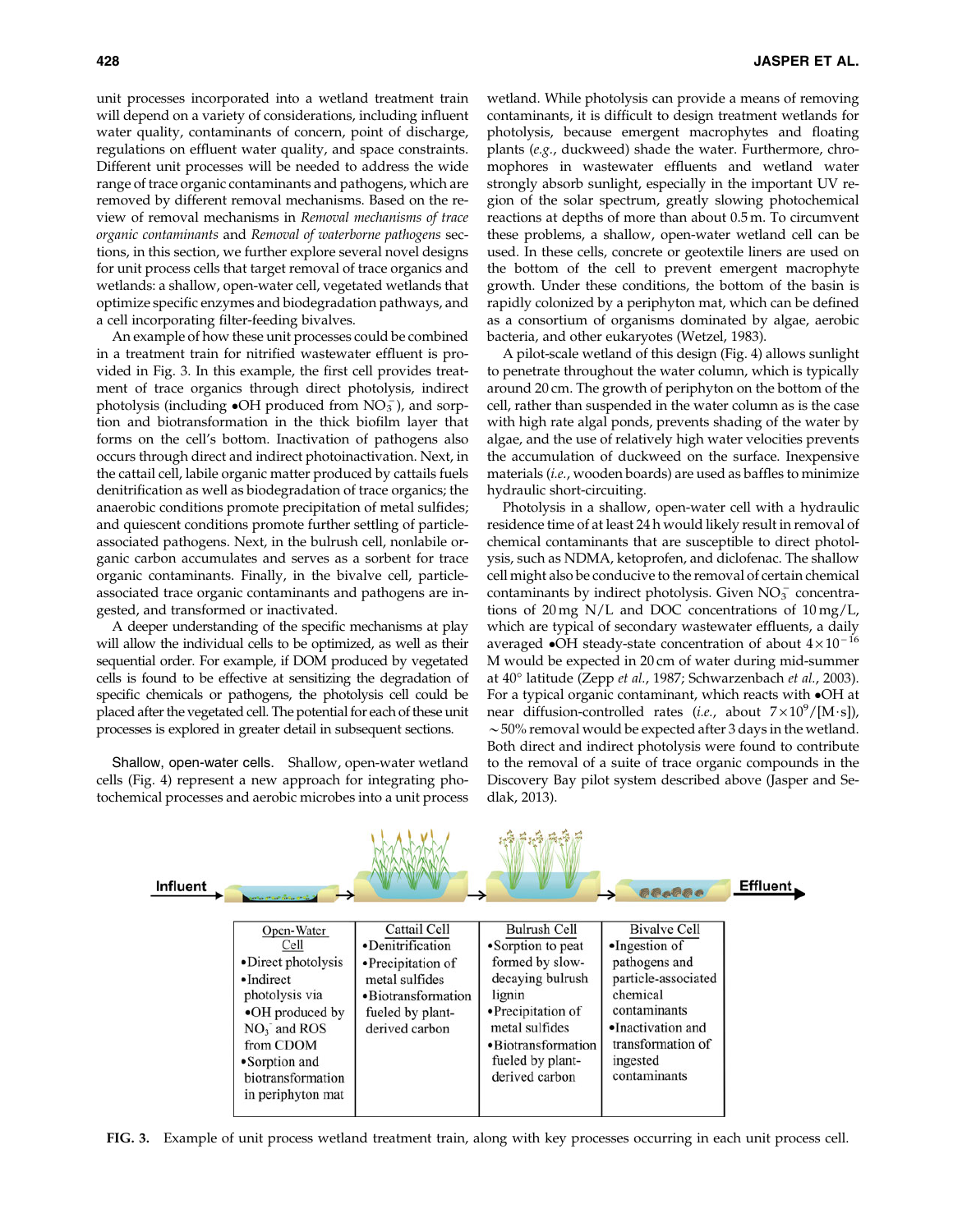

FIG. 4. Pilot-scale open-water wetland cell located in Discovery Bay, CA. The cell is about 20 cm deep,  $400 \,\mathrm{m}^2$ , and has a hydraulic residence time of about 3 days.

The water in periphyton-containing wetland cells exhibits diurnal cycles in which dissolved oxygen concentrations and pH values increase during the day due to photosynthesis (Fletcher and Marshall, 1982; Pollard, 2010). In the pilot-scale wetland shown in Fig. 4, the pH typically increases to values of between 9 and 10 within 50 m of the inlet. The alkaline pH conditions in the shallow, open-water cell may affect the rate of direct photolysis of chemical contaminants by changing contaminant speciation (Boreen et al., 2004). Indirect photolysis rates will also be affected by changes in water pH, because  $\bullet$ OH is scavenged by inorganic carbon under alkaline conditions forming  $\mathbf{C}\mathbf{O}_3$ , which may then react with contaminants (Lam et al., 2003). This shift in radical formation could lead to selective oxidation of sulfur-containing compounds, which often exhibit elevated reaction rates with  $\bullet$  CO<sub>3</sub><sup> $-$ </sup>(Huang and Mabury, 2000). High concentrations of dissolved oxygen could alter other indirect photolysis pathways, either by quenching intermediate triplet states (Ryan et al., 2011) or by enhancing production of  ${}^{1}O_{2}$  (Latch *et al.*, 2003).

Pathogens would also be inactivated in a shallow wetland cell, by both direct and indirect mechanisms. Indirect mechanisms would be especially important due to the high  $^{1}O_{2}$ concentrations produced by DOM present in wastewater. For example, a daily averaged steady-state  ${}^{1}O_{2}$  concentration of about  $2 \times 10^{-14}$  M would be expected during mid-summer at 40° latitude in 20cm of water (Haag and Hoigné, 1986; Schwarzenbach et al., 2003). Over a 3 day residence time, this would result in almost 3-log inactivation of MS2 coliphage, which was reported to be inactivated by  ${}^{1}O_{2}$  with a secondorder rate of  $1.3\times10^9/[M\cdot s]$  (Kohn and Nelson, 2007).

In addition to modifying overlying water chemistry, a periphyton mat could remove chemical contaminants and pathogens through sorption, biotransformation, and predation. For example, researchers have found that periphyton mats present in streams are capable of sorbing, and, in some cases, of transforming trace organic contaminants such as steroid hormones, alkylphenols, nonsteroidal anti-inflammatory drugs, and the cyanotoxin microcystin-RR (Wu et al., 2010; Writer et al., 2011; Dobor et al., 2012). Biotransformation of chemicals may be encouraged by the aerobic conditions encountered at the top of the periphyton mat. In addition, the labile carbon provided by periphyton has been shown to enhance denitrification rates in anoxic wetlands (Sirivedhin and Gray, 2006), and the increased activity of extracellular enzymes, such as the phenol oxidases, which are associated with photosynthesis (Romani et al., 2003; Francoeur et al., 2006; Rier et al., 2007), might also be important. Pathogens have been found to attach to periphyton as well, although detachment at a later time is possible (Ksoll et al., 2007).

Maintenance activities in a shallow, open-water wetland cell may include removing floating vegetation as well as detritus that accumulates in the periphyton mat. Floating vegetation, such as duckweed, is capable of quickly covering a wetland, limiting the effectiveness of photolysis and potentially altering the microbial community in the periphyton mat. The growth of floating vegetation can be limited by ensuring that hydraulic residence times are less than about 3 days (EPA, 2000a) and that the outlet structure allows floating vegetation to leave with the outflow. If floating vegetation grows, the wetland can be periodically flushed by increasing the flow rate into the wetland to wash the floating vegetation out. The slow buildup of particulate matter and detritus from decomposing periphyton will also need to be removed regularly, as over a few years, it may slowly fill in the wetland. This can be accomplished by draining the wetland and removing the dried periphyton mat with a bulldozer. After the old mat is removed, a new periphyton mat will re-grow within weeks on the wetland bottom.

Macrophyte-dominated wetland cells. To enhance contaminant attenuation, vegetated wetland zones can be designed and managed to select for microorganism communities with specific and complimentary composition and functionality. Enhanced attenuation can be achieved through a unit process approach in which different cells are optimized for specific purposes. For example, cells containing cattails provide biomass that is more readily decomposed, while bulrush cells would be expected to exhibit higher activities of extracellular enzymes that are needed to break down the ligninrich plants (Horne and Fleming-Singer, 2005).

The linking of microbial community dynamics with factors such as plant substrates, temperature, nutrient loading, and dissolved oxygen will allow for wetlands to be actively managed based on environmental indicators. Nutrient availability can also affect microbial community structure and enzyme expression. For example, an abundance of phosphorous can reduce microbial diversity (Ahn et al., 2007) and potentially metabolic diversity. To increase microbial activity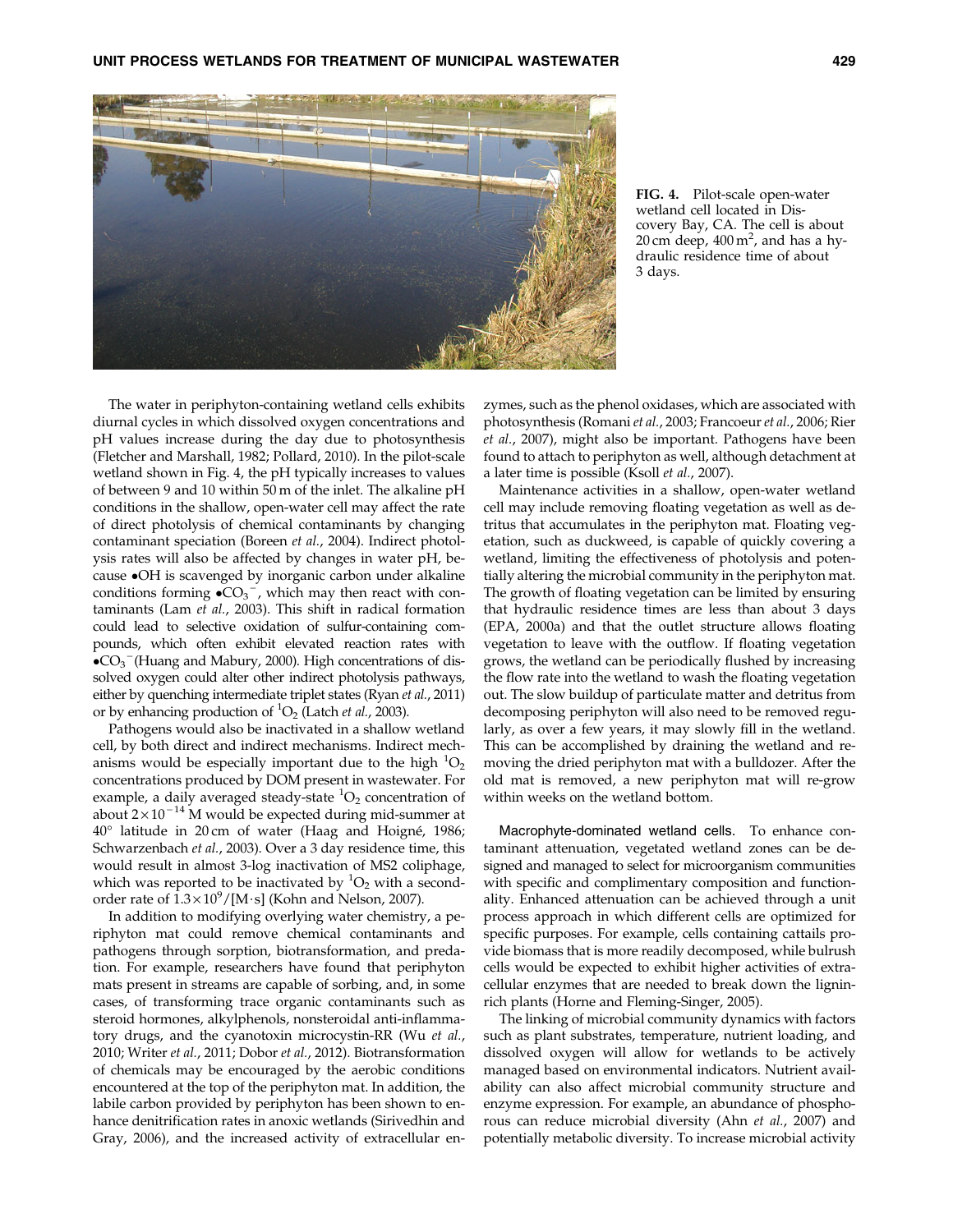or select for reducing conditions, plant biomass harvested during routine maintenance activities can be added back to specific wetland cells. Vegetated wetlands can also be designed to include deep zones to limit plant growth. Other strategies have been suggested, such as raising the water level after plants have senesced to provide additional carbon from the previously un-submerged plant detritus in the winter (Thullen et al., 2005).

Through an increased understanding of wetland microbial communities and the ability to monitor their composition and activity, it may be possible to optimize the performance of unit process cells. Past studies have relied on culturedependent methods to discern metabolic potential with inherent and often artificial selective pressures (Fortin et al., 2000; Truu et al., 2009) as well as fingerprinting techniques to track spatiotemporal variations in dominant microbes in these systems (Boon et al., 1996; Faulwetter et al., 2009). However, little has been done to thoroughly understand microbial ecology and enzymatic regulation in engineered wetlands. This understanding is necessary to more effectively manage microbial transformation of contaminants and to develop enhanced design and monitoring tools for future engineered wetlands. A suite of culture-independent molecular-based methods such as fluorescent in situ hybridization, quantitative PCR (DeJournett et al., 2007; Bacchetti De Gregoris et al., 2011), high throughput pyrosequencing for phylogenetic analysis, and the generation of metagenomes (Jiang et al., 2011) hold immense promise for future studies. Collectively, these molecular tools can further elucidate the microbial structure and function in constructed wetland systems. Studies that characterize enzyme expression in concert with phylogenetic characterization are important to more effectively track these complimentary but not always synonymous variables (Vilchez-Vargas et al., 2010).

Bivalve filtration wetland cells. As a compliment to contaminant attenuation in shallow, open-water wetlands and macrophyte-dominated wetlands, wetland cells can be built to provide a habitat for organisms that remove contaminants through filter feeding, as shown in Fig. 5. Studies have shown that bivalves such as mussels and clams filter large volumes of water and remove organic particulate matter from the water column (Winter, 1978; Møhlenberg and Riisgård, 1979; Kryger and Riisgård, 1988; Riisgård, 2001). While bivalves occur at low densities in habitats such as coastal estuaries, rivers,

and littoral zones of lakes, large populations may be supported in systems with short hydraulic residence times and high primary productivity. Thus, it may be possible to support high densities of filter feeding organisms in a constructed wetland cell where significant concentrations of wastewateror macrophyte-derived organic matter are available.

While bivalves have not yet been applied for water quality improvement in unit process wetlands, they have been considered for a variety of applications, including drinking water treatment (McIvor, 2004), algae and suspended particulate matter removal from river water (Li et al., 2010), and clarification of secondary municipal wastewater effluent (Haines, 1979). Bivalves have also been considered as a means of removing nutrients from aquaculture wastewater (Buttner, 1986; Shpigel et al., 1997) and, more recently, to remediate surface waters polluted by excessive nutrients in New York City (Cotroneo et al., 2011; NOAA, 2011).

In the process of removing particulate matter, bivalves can also accumulate and, in some cases, transform particleassociated trace organic contaminants. For example, biotransformation of polybrominateddiphenyl ethers and polycyclic aromatic hydrocarbons by a freshwater mussel (Elliptio complanata) was observed after exposure through contaminated algae (O'Rourke et al., 2004; Drouillard et al., 2007). In addition, the transformation of crude oil was accelerated more than ten times in the presence of the mussel Mytilusedilus (Gudimov, 2002). However, recalcitrant contaminants may not be transformed after ingestion and may instead accumulate in the bivalve tissue (Verrengia Guerrero et al., 2002; Drouillard et al., 2007). These contaminants may then be released through the excretion of pseudofeces and feces (Haven and Morales-Alamo, 1966; Hull et al., 2011). Depending on the affinity of the compound for the (pseudo)feces, the contaminants may then desorb and reenter the water column, be consumed by benthic organisms, or be transformed by microbes. Further research is needed to determine whether particle-associated trace organic contaminants commonly present in wastewater effluents, such as the musk fragrances, are effectively removed and transformed by bivalves in a wetland cell.

Bivalves are also capable of ingesting a wide variety of pathogens (Silverman et al., 1995; Graczyk et al., 2003, 2006; Proakis, 2003; Nappier et al., 2008). Given their ability to efficiently remove particles greater than  $0.4 \mu m$  in diameter from water, bivalves may filter individual bacteria  $(0.5-2 \mu m)$  and



FIG. 5. Schematic of bivalve uptake and removal mechanisms of organic contaminants and pathogens.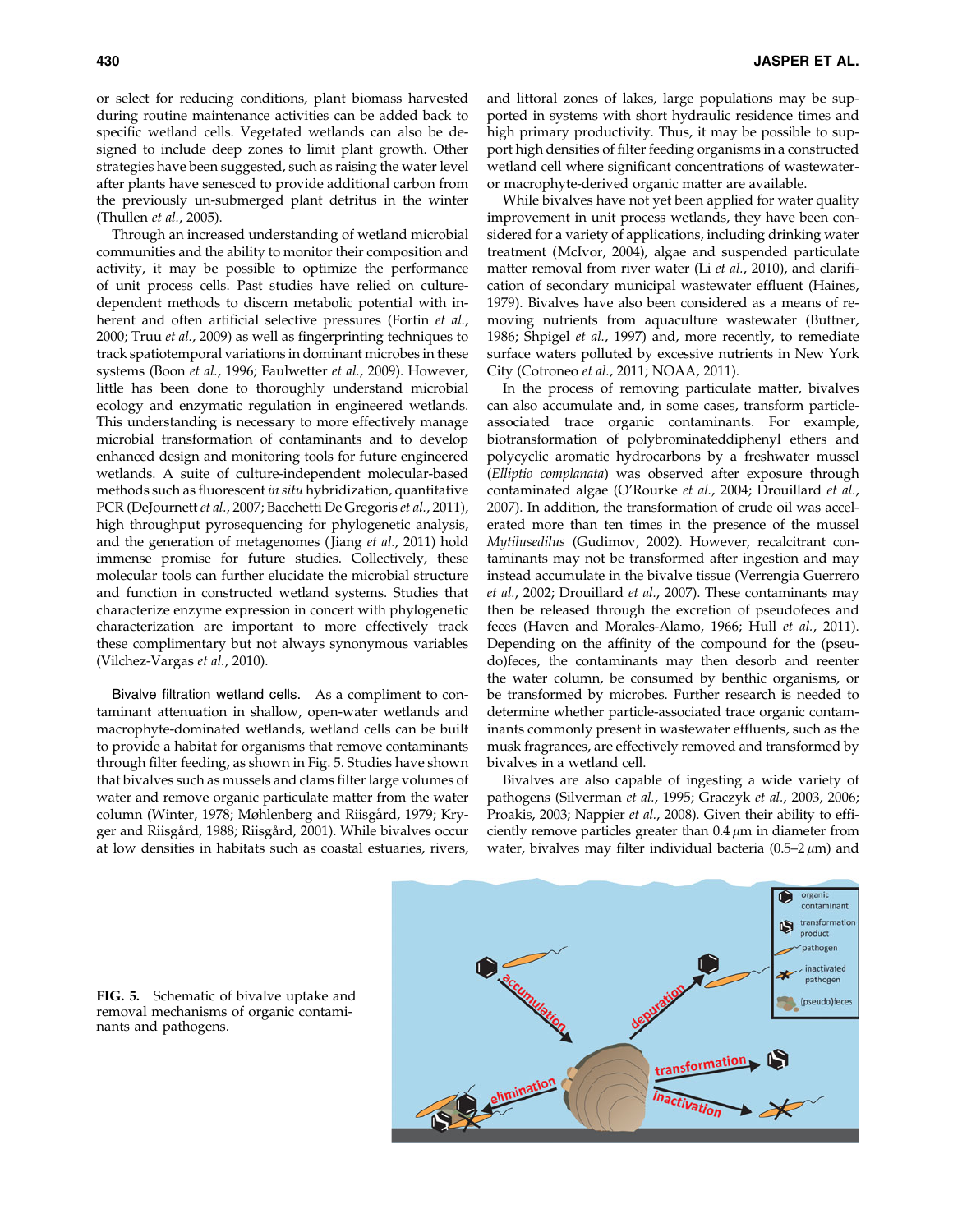protozoan (oo)cysts  $(2-15 \mu m)$ , although not individual viruses (20–100 nm). For example, the zebra mussel (Dreissena polymorpha) was found to remove E. coli and other bacteria from pond water at a clearance rate of about  $6 L/[g \, d\tau y \, t \sinh \theta]$ (Silverman et al., 1995). Given this rate, a density of 130 mussels/L ( $\sim$ 16mg dry weight/mussel) would result in 90% clearance of bacteria (1-log removal) over a 3 day residence time. Further research is needed, however, to determine whether bivalve grazing results in pathogen inactivation or just accumulation. Limited studies have shown recovery of viable Giardia spp. and infectious C. parvum oocysts in Macoma spp. and oysters, respectively (Fayer et al., 1998; Graczyk et al., 1999).

Within a unit process wetland, bivalves could be implemented in shallow, open-water cells. Periphyton-derived organic matter or organic matter from wastewater or previous wetland cells would provide sufficient particulate matter for ingestion, and bivalves would enhance contaminant and pathogen removal within the cell. Bivalves could be kept in cages to protect them from predators. Cages would also allow bivalves saturated with recalcitrant contaminants to be easily removed and depurated by exposure to clean water at regular intervals if necessary (Burns and Smith, 1981; Pruell et al., 1986; Peven et al., 1996). Native species should be employed in these wetland cells to avoid invasive species entering receiving surface waters. While further research is necessary to determine appropriate bivalve species, densities, and configurations to maximize treatment efficiency in a unit process wetland, implementation of such a wetland cell could significantly increase attenuation of certain trace organic contaminants and pathogens not effectively removed in other wetland cells, such as particle-associated trace organic contaminants and pathogens that are too small to be removed by sedimentation and which are not susceptible to photoinactivation.

#### **Conclusions**

There is growing interest in integrating large-scale treatment wetlands into urban water infrastructure to improve water quality. Treatment wetlands for polishing effluents may offer advantages over mechanical treatment systems due to their low operating cost and potential to remove a variety of difficult-to-treat contaminants. In addition, treatment wetlands offer aesthetic and habitat benefits in urban spaces. However, a better understanding of how to design these natural barriers to provide predictable treatment of target contaminants is needed.

Applying the unit process approach to wetland design has the potential to contribute to more flexible and predictable treatment. It also provides a framework for applying a mechanistic understanding to system optimization. Nonetheless, there are major challenges associated with harmonizing regulations and avoiding unintended consequences associated with large wetland systems. Active management of treatment wetlands and a better understanding of attenuation processes will be required. After we understand what this encompasses, we will have a better idea of how the technology can be compared with other options.

#### Acknowledgments

This work was supported by the National Science Foundation (NSF) through the Engineering Research Center for Reinventing our Nation's Urban Water Infrastructure (ReNUWIt) EEC-1028968, in addition to NSF grant numbers CBET-0853512 and CBET-1055396, and an NSF Graduate Research Fellowship (to J.T.J.). The authors thank Virgil Koehne, water and wastewater manager of Discovery Bay, CA, for his help in the Discovery Bay treatment wetlands and Dr. Claudia Mueller for her help in creating figures.

#### Author Disclosure Statement

No competing financial interests exist.

#### References

- Ahn, C., Gillevet, P.M., and Sikaroodi, M. (2007). Molecular characterization of microbial communities in treatment microcosm wetlands as influenced by macrophytes and phosphorus loading. Ecol. Indic. 7, 852.
- Alvord, H.H., and Kadlec, R.H. (1995). The interaction of atrazine with wetland sorbents. Ecol. Eng. 5, 469.
- Ansa, E.D.O., Lubberding, H.J., Ampofo, J.A., and Gijzen, H.J. (2011). The role of algae in the removal of Escherichia coli in a tropical eutrophic lake. Ecol. Eng. 37, 317.
- Arias, C., Brix, H., and Johansen, N.H. (2003). Phosphorus removal from municipal wastewater in an experimental two-stage vertical flow constructed wetland system equipped with a calcite filter. Water Sci. Technol. 48, 51.
- Bacchetti De Gregoris, T., Aldred, N., Clare, A.S., and Burgess, J.G. (2011). Improvement of phylum- and class-specific primers for real-time PCR quantification of bacterial taxa. J. Microbiol. Methods 86, 351.
- Barker, J., and Brown, M. (1994). Trojan horses of the microbial world. Microbiology 140, 1253.
- Bastviken, S.K., Eriksson, P.G., Premrov, A., and Tonderski, K. (2005). Potential denitrification in wetland sediments with different plant species detritus. Ecol. Eng. 25, 183.
- Beaver, J., Miller-Lemke, A., and Acton, J. (1998). Midsummer zooplankton assemblages in four types of wetlands in the Upper Midwest, USA. Hydrobiologia 380, 209.
- Boon, P., Virtue, P., and Nichols, P. (1996). Microbial consortia in wetland sediments. Mar. Freshwater Res. 47, 27.
- Boutilier, L., Jamieson, R., Gordon, R., Lake, C., and Hart, W. (2009). Adsorption, sedimentation, and inactivation of E. coli within wastewater treatment wetlands. Water Res. 43, 4370.
- Boreen, A.L., Arnold, W.A., and McNeill, K. (2004). Photochemical fate of sulfa drugs in the aquatic environment: sulfa drugs containing five-membered heterocyclic groups. Environ. Sci. Technol. 38, 3933.
- Bosshard, F., Bucheli, M., Meur, Y., and Egli, T. (2010). The respiratory chain is the cell's Achilles' heel during UVA inactivation in Escherichia coli. Microbiology 156, 2006.
- Breitholtz, M., Näslund, M., Stråe, D., Borg, H., Grabic, R., and Fick, J. (2012). An evaluation of free water surface wetlands as tertiary sewage water treatment of micro-pollutants. Ecotoxicol. Environ. Safe. 78, 63.
- Brezonik, P.L., and Fulkerson-Brekken, J. (1998). Nitrate-induced photolysis in natural waters: controls on concentrations of hydroxyl radical photo-intermediates by natural scavenging agents. Environ. Sci. Technol. 32, 3004.
- Brix, H. (1997). Do macrophytes play a role in constructed treatment wetlands? Water Sci. Technol. 35, 11.
- Burns, K.A., and Smith, J.L. (1981). Biological monitoring of ambient water quality: The case for using bivalves as sentinel organisms for monitoring petroleum pollution in coastal waters. Estuar. Coast. Shelf Sci. 13, 433.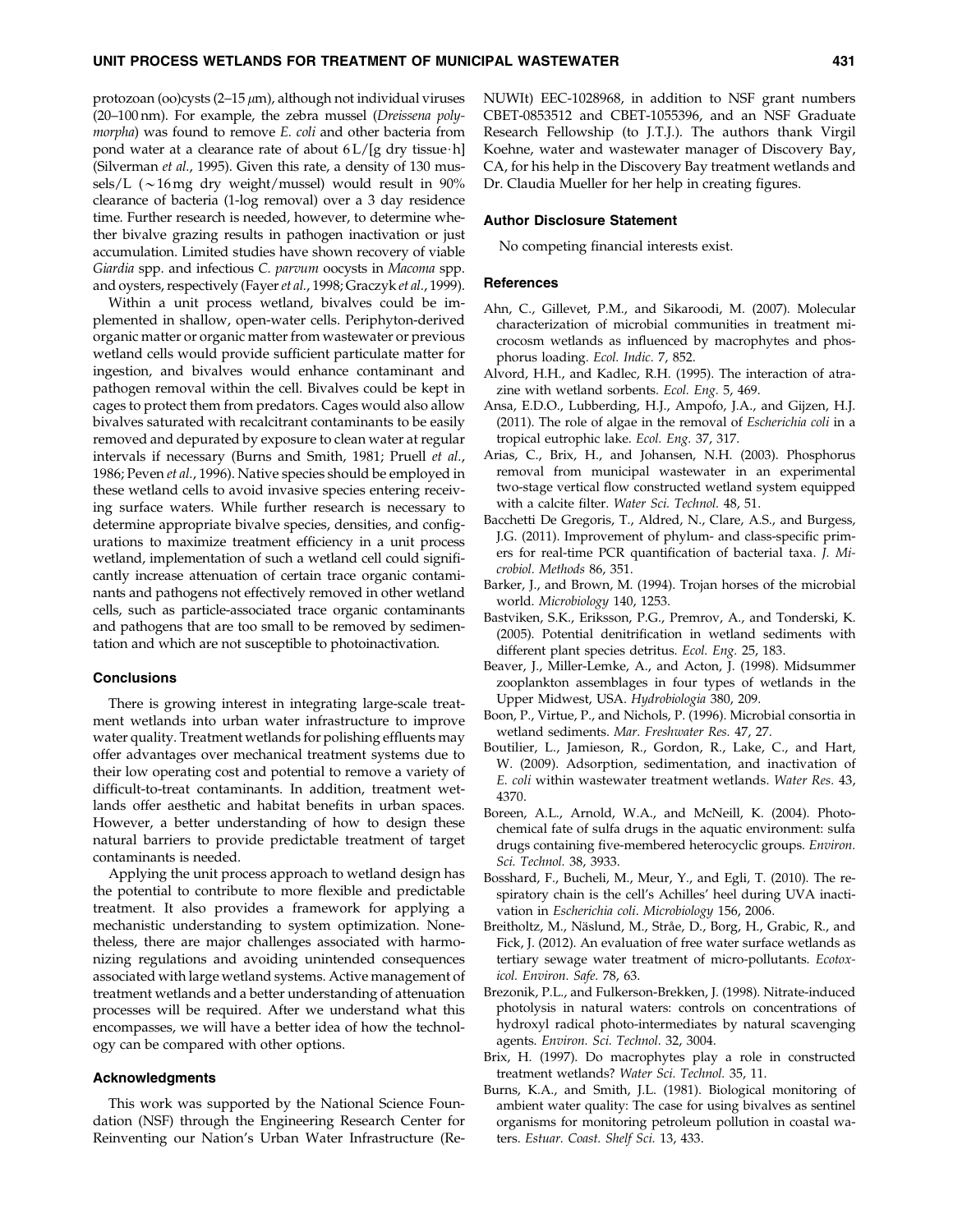- Buth, J.M., Grandbois, M., Vikesland, P.J., McNeill, K., and Arnold, W.A. (2009). Aquatic photochemistry of chlorinated triclosan derivatives. Environ. Toxicol. Chem. 28, 2555.
- Buth, J.M., Steen, P.O., Sueper, C., Blumentritt, D., Vikesland, P.J., Arnold, W.A., and McNeill, K. (2010). Dioxin photoproducts of triclosan and its chlorinated derivatives in sediment cores. Environ. Sci. Technol. 44, 4545.
- Buttner, J.K. (1986). Corbicula as a biological filter and polyculture organism in catfish rearing ponds. Prog. Fish-Cult. 48, 136.
- Calheiros, C.S.C., Duque, A.F., Moura, A., Henriques, I.S., Correia, A., Rangel, A.O.S.S., and Castro, P.M.L. (2009). Changes in the bacterial community structure in two-stage constructed wetlands with different plants for industrial wastewater treatment. Bioresour. Technol. 100, 3228.
- Camacho-Muñoz, D., Martín, J., Santos, J., Aparicio, I., and Alonso, E. (2011). Effectiveness of conventional and low-cost wastewater treatments in the removal of pharmaceutically active compounds. Water Air Soil Pollut. 223, 2611.
- Canonica, S., Jans, U., Stemmler, K., and Hoigné, J. (1995). Transformation kinetics of phenols in water: Photosensitization by dissolved natural organic material and aromatic ketones. Environ. Sci. Technol. 29, 1822.
- Canonica, S., Kohn, T., Mac, M., Real, F.J., Wirz, J., and Von Gunten, U. (2005). Photosensitizer method to determine rate constants for the reaction of carbonate radical with organic compounds. Environ. Sci. Technol. 39, 9182.
- Costanza, R., D'Arge, R., De Groot, R., Farber, S., Grasso, M., Hannon, B., Limburg, K., Naeem, S., O'Neill, R.V., Paruelo, J., Raskin, R.G., Sutton, P., and van den Belt, M. (1997). The value of the world's ecosystem services and natural capital. Nature 387, 253.
- Cotroneo, C., Csoboth, L., Yozzo, D.J., Doss, T., Will, B., and McLaughlin, J. (2011). Working toward nutrient reduction in a eutrophic urban estuary: Ribbed mussel biofiltration in Jamaica Bay, presented at the 4th National Conference on Ecosystem Restoration, Baltimore, MD.
- Curtis, T.P., Mara, D.D., and Silva, S.A. (1992). Influence of pH, oxygen, and humic substances on ability of sunlight To damage fecal coliforms in waste stabilization pond water. Appl. Environ. Microbiol. 58, 1335.
- D'Angelo, E. (2003). Wetlands: Biodegradation of Organic Pollutants. In G. Bitton, Ed., Encyclopedia of Environmental Microbiology. Hoboken, NJ: John Wiley & Sons, Inc., p. 3401.
- Dai, X., and Boll, J. (2006). Settling velocity of Cryptosporidium parvum and Giardia lamblia. Water Res. 40, 1321.
- Daughton, C.G., and Ternes, T.A. (1999). Pharmaceuticals and personal care products in the environment: agents of subtle change? Environ. Health Perspect. 107, 907.
- Davies-Colley, R.J. (2005). Pond disinfection. In A. Shilton, Ed., Pond Treatment Technology. London: IWA Publishing, p. 101.
- Davies-Colley, R.J., Donnison, A.M., and Speed, D.J. (2000). Towards a mechanistic understanding of pond disinfection. Water Sci. Technol. 42, 149.
- Davies-Colley, R.J., Donnison, A.M., Speed, D.J., Ross, C.M., and Nagels, J.W. (1999). Inactivation of faecal indicator microorganisms in waste stabilisation ponds. Water Res. 33, 1220.
- Decamp, O., and Warren, A. (1998). Bacterivory in ciliates isolated from constructed wetlands (reed beds) used for wastewater treatment. Water Res. 32, 1989.
- DeJournett, T.D., Arnold, W.A., and LaPara, T.M. (2007). The characterization and quantification of methanotrophic bacterial populations in constructed wetland sediments using PCR targeting 16S rRNA gene fragments. Appl. Soil Ecol. 35, 648.
- Dobor, J., Varga, M., and Záray, G. (2012). Biofilm controlled sorption of selected acidic drugs on river sediments characterized by different organic carbon content. Chemosphere 87, 105.
- Drouillard, K.G., Chan, S., O'Rourke, S., Douglas Haffner G., and Letcher, R.J. (2007). Elimination of 10 polybrominateddiphenyl ether (PBDE) congeners and selected polychlorinated biphenyls (PCBs) from the freshwater mussel, Elliptio complanata. Chemosphere 69, 362.
- Emerson, D., Weiss, J.V., and Megonigal, J.P. (1999). Ironoxidizing bacteria are associated with ferric hydroxide precipitates (Fe-plaque) on the roots of wetland plants. Appl. Environ. Microbiol. 65, 2758.
- U.S. Environmental Protection Agency (EPA). (1993). Subsurface Flow Constructed Wetlands for Waste Water Treatment. Cincinnati, OH.
- EPA. (2000a). Constructed Wetlands Treatment of Municipal Wastewaters. Cincinnati, OH.
- EPA. (2000b). Guiding Principles for Constructed Treatment Wetlands: Providing for Water Quality and Wildlife Habitat. Cincinnati, OH.
- Falabi, J.A., Gerba, C.P., and Karpiscak, M.M. (2002). Giardia and Cryptosporidium removal from waste-water by a duckweed (Lemnagibba L.) covered pond. Lett. Appl. Microbiol. 34, 384.
- Faulwetter, J.L., Gagnon, V., Sundberg, C., Chazarenc, F., Burr, M.D., Brisson, J., Camper, A.K., and Stein, O.R. (2009). Microbial processes influencing performance of treatment wetlands: A review. Ecol. Eng. 35, 987.
- Fayer, R., Graczyk, T.K., Lewis, E.J., Trout, J.M., and Farley, C.A. (1998). Survival of infectious Cryptosporidium parvum oocysts in seawater and eastern oysters (Crassostrea virginica) in the Chesapeake Bay. Appl. Environ. Microbiol. 64, 1070.
- Fayer, R., Trout, J.M., Walsh, E., and Cole, R. (2000). Rotifers ingest oocysts of Cryptosporidium parvum. J. Eukaryot. Microbiol. 47, 161.
- Fleming-Singer, M.S., and Horne, A.J. (2006). Balancing wildlife needs and nitrate removal in constructed wetlands. Ecol. Eng. 26, 147.
- Fletcher, M., and Marshall, K. (1982). Are solid surfaces of ecological significance to aquatic bacteria? Adv. Microb. Ecol. 6, 199.
- Florida Department of Environmental Protection. (2011). Domestic wastewater—Orlando Easterly Wetlands. Available at: www.dep.state.fl.us/water/wastewater/dom/oreastwet.htm (accessed July 22, 2013).
- Fortin, D., Goulet, R., and Roy, M. (2000). Seasonal cycling of Fe and S in a constructed wetland: The role of sulfate-reducing bacteria. Geomicrobiol. J. 17, 221.
- Francoeur, S.N., Schaecher, M., Neely, R.K., and Kuehn, K.A. (2006). Periphytic photosynthetic stimulation of extracellular enzyme activity in aquatic microbial communities associated with decaying Typha litter. Microb. Ecol. 52, 662.
- Fuchs, V.J., Mihelcic, J.R., and Gierke, J.S. (2011). Life cycle assessment of vertical and horizontal flow constructed wetlands for wastewater treatment considering nitrogen and carbon greenhouse gas emissions. Water Res. 45, 2073.
- Gagnon, V., Chazarenc, F., Comeau, Y., and Brisson, J. (2007). Influence of macrophyte species on microbial density and activity in constructed wetlands. Water Sci. Technol. 56, 249.
- Gearheart, R.A. (1999). The use of free surface constructed wetland as an alternative process treatment train to meet unrestricted water reclamation standards. Water Sci. Technol. 40, 375.
- Gerba, C.P., Thurston, J.A., Falabi, J.A., Watt, P.M., and Karpiscak, M.M. (1999). Optimization of artificial wetland design for removal of indicator microorganisms and pathogenic protozoa. Water Sci. Technol. 40, 363.
- Gerecke, A.C., Canonica, S., Müller, S.R., Schärer, M., and Schwarzenbach, R.P. (2001). Quantification of dissolved nat-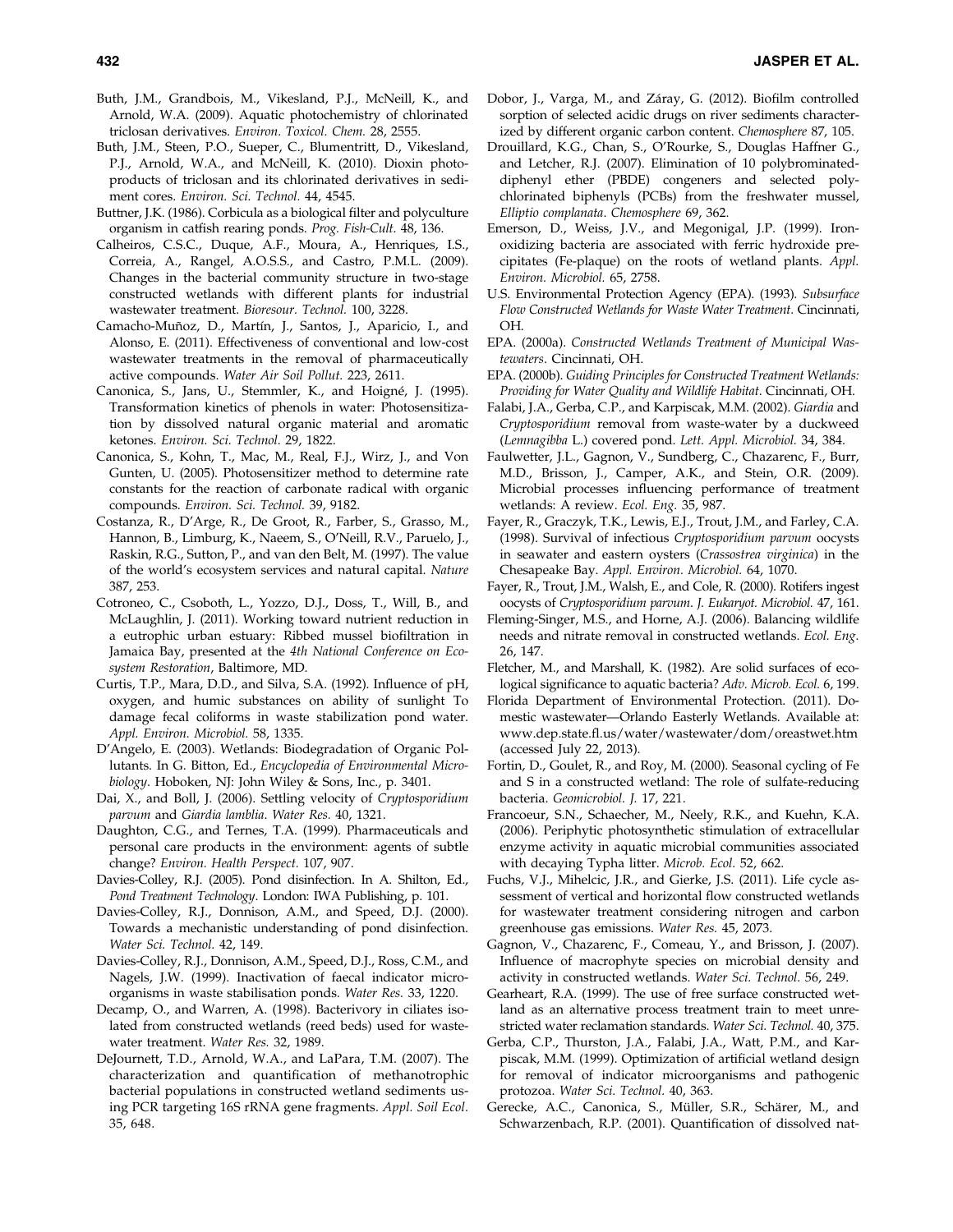ural organic matter (DOM) mediated phototransformation of phenylurea herbicides in lakes. Environ. Sci. Technol. 35, 3915.

- Gersberg, R.M., Gearheart, R.A., and Ives, M. (1989). Pathogen removal in constructed wetlands. In D.A. Hammer, Ed., Constructed Wetlands for Wastewater Treatment; Municipal, Industrial and Agricultural. Chelsea, MI: Lewis, p. 431.
- Gersberg, R.M., Lyon, S.R., Brenner, R., and Elkins, B.V. (1987). Fate of viruses in artificial wetlands. Appl. Environ. Microbiol. 53, 731.
- Gianfreda, L., and Rao, M.A. (2004). Potential of extra cellular enzymes in remediation of polluted soils. Enzyme Microb. Technol. 35, 339.
- Golet, E.M., Xifra, I., Siegrist, H., Alder, A.C., and Giger, W. (2003). Environmental exposure assessment of fluoroquinolone antibacterial agents from sewage to soil. Environ. Sci. Technol. 37, 3243.
- Graczyk, T.K., Conn, D.C., Marcogliese, D.M., Graczyk, H.G., and De Lafontaine, Y. (2003). Accumulation of human waterborne parasites by zebra mussels (Dreissena polymorpha) and Asian freshwater clams (Corbicula fluminea). Parasitol. Res. 89, 107.
- Graczyk, T.K., Girouard, A.S., Tamang, L., Nappier, S.P., and Schwab, K.J. (2006). Recovery, bioaccumulation, and inactivation of human waterborne pathogens by the Chesapeake Bay nonnative oyster, Crassostrea ariakensis. Appl. Environ. Microbiol. 72, 3390.
- Graczyk, T.K., Thompson, R.C., Fayer, R., Adams, P., Morgan, U.M., and Lewis, E.J. (1999). Giardia duodenalis cysts of genotype A recovered from clams in the Chesapeake Bay subestuary, Rhode River. Am. J. Trop. Med. Hyg. 61, 526.
- Gray, J.L., and Sedlak, D.L. (2005). The fate of estrogenic hormones in an engineered treatment wetland with dense macrophytes. Water Environ. Res. 77, 24.
- Gudimov, A.V. (2002). Zooremediation, a new biotechnology solution for shoreline protection and cleanup. In Proceedings of the 25th Arctic and Marine Oil Spill Program (AMOP) Technical Seminar. Ottawa, Canada: Environment Canada.
- Gutknecht, J.L.M., Goodman, R.M., and Balser, T.C. (2006). Linking soil process and microbial ecology in freshwater wetland ecosystems. Plant Soil 289, 17.
- Haag, W.R., and Hoigné, J. (1986). Singlet oxygen in surface waters. 3. Photochemical formation and steady-state concentrations in various types of waters. Environ. Sci. Technol. 20, 341.
- Hahn, M.W., and Höfle, M.G. (2001). Grazing of protozoa and its effect on populations of aquatic bacteria. FEMS Microbiol. Ecol. 35, 113.
- Haines, K.C. (1979). The use of Corbicula as a clarifying agent in experimental tertiary sewage treatment process on St. Croix, US Virgin Islands. In Proc. 1st International Corbicula Symposium. Texas Christian University Research Foundation.
- Hammer, D.A., and Knight, R.L. (1994). Designing constructed wetlands for nitrogen removal. Water Sci. Technol. 29, 15.
- Harvey, J.W., Saiers, J.W., and Newlin, J.T. (2005). Solute transport and storage mechanisms in wetlands of the Everglades, south Florida. Water Resour. Res. 41.
- Haven, D.S., and Morales-Alamo, R. (1966). Aspects of biodeposition by oysters and other invertebrate filter feeders. Limnol. Oceanogr. 11, 487.
- Herskowitz, J. (1986). Town of Listowel Artificial Marsh Project. Toronto, Canada: Ontario Ministry of the Environment.
- Hijosa-Valsero, M., Matamoros, V., Pedescoll, A., Martín-Villacorta, J., Bécares, E., García, J., and Bayona, J.M. (2011). Evaluation of primary treatment and loading regimes in the

removal of pharmaceuticals and personal care products from urban wastewaters by subsurface-flow constructed wetlands. Int. J. Environ. Anal. Chem. 91, 632.

- Hijosa-Valsero, M., Matamoros, V., Sidrach-Cardona, R., Martín-Villacorta, J., Bécares, E., and Bayona, J.M. (2010). Comprehensive assessment of the design configuration of constructed wetlands for the removal of pharmaceuticals and personal care products from urban wastewaters. Water Res. 44, 3669.
- Hill, B.H., Elonen, C.M., Jicha, T.M., Cotter, A.M., Trebitz, A.S., and Danz, N.P. (2006). Sediment microbial enzyme activity as an indicator of nutrient limitation in Great Lakes coastal wetlands. Freshwater Biol. 51, 1670.
- Hill, V.R., and Sobsey, M.D. (2001). Removal of Salmonella and microbial indicators in constructed wetlands treating swine wastewater. Water Sci. Technol. 44, 215.
- Horne, A.J., and Fleming-Singer, M.S. (2005). Phytoremediation using constructed treatment wetlands: An overview. In M. Fingerman and R. Nagabhushanam, Eds., Bioremediation of Aquatic and Terrestrial Ecosystems. Enfield, NH: Science Publishers, p. 329.
- Howell, C.J., Crohn, D.M., and Omary, M. (2005). Simulating nutrient cycling and removal through treatment wetlands in arid/semiarid environments. Ecol. Eng. 25, 25.
- Huang, J., and Mabury, S.A. (2000). The role of carbonate radical in limiting the persistence of sulfur-containing chemicals in sunlit natural waters. Chemosphere 41, 1775.
- Hull, M.S., Chaurand, P., Rose, J., Auffan, M., Bottero, J.-Y., Jones, J.C., Schultz, I.R., and Vikesland, P.J. (2011). Filterfeeding bivalves store and biodepositcolloidally stable gold nanoparticles. Environ. Sci. Technol. 45, 6592.
- Hussain, S., and Prasher, S. (2011). Understanding the sorption of ionophoric pharmaceuticals in a treatment wetland. Wetlands 31, 563.
- Ibekwe, A.M., Lyon, S.R., Leddy, M., and Jacobson-Meyers, M. (2006). Impact of plant density and microbial composition on water quality from a free water surface constructed wetland. J. Appl. Microbiol. 102, 921.
- Imfeld, G., Braeckevelt, M., Kuschk, P., and Richnow, H.H. (2009). Monitoring and assessing processes of organic chemicals removal in constructed wetlands. Chemosphere 74, 349.
- Ishii, S., Yan, T., Vu, H., Hansen, D.L., Hicks, R.E., and Sadowsky, M.J. (2010). Factors controlling long-term survival and growth of naturalized Escherichia coli populations in temperate field soils. Microb. Environ. 25, 8.
- Jagger, J. (1985). Solar-UV Actions on Living Cells. New York: Praeger.
- Jasper, J.T., and Sedlak, D.L. (2013). Phototransformation of wastewater-derived trace organic contaminants in open-water unit process treatment wetlands. Environ. Sci. Technol. 2013 Mar 7 [Epub ahead of print]; DOI: 10.1021/es304334w.
- Jiang, C., Li, S.-X., Luo, F.-F., Jin, K., Wang, Q., Hao, Z.-Y., Wu, L.-L., Zhao, G.-C., Ma, G.-F., Shen, P.-H., Tang, X.-L., and Wu, B. (2011). Biochemical characterization of two novel  $\beta$ -glucosidase genes by metagenome expression cloning. Bioresour. Technol. 102, 3272.
- Kadlec, R.H. (1994). Detention and mixing in free water wetlands. Ecol. Eng. 3, 345.
- Kadlec, R.H. (2000). The inadequacy of first-order treatment wetland models. Ecol. Eng. 15, 105.
- Kadlec, R.H. (2012). Constructed marshes for nitrate removal. Crit. Rev. Environ. Sci. Technol. 42, 934.
- Kadlec, R.H., and Wallace, S. (2009). Treatment Wetlands, 2nd edition. Boca Raton: CRC Press.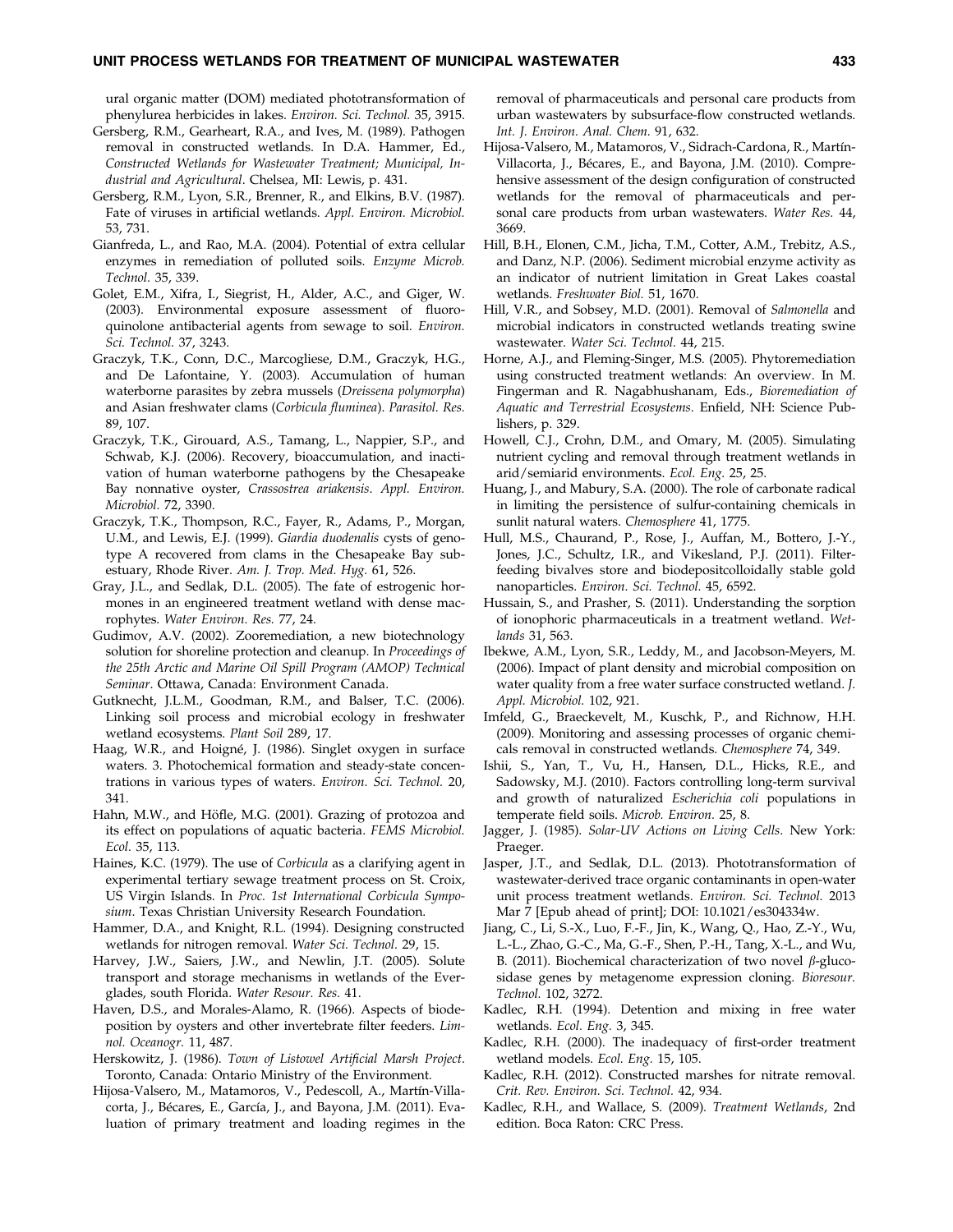- Karpiscak, M.M., Sanchez, L.R., Freitas, R.J., and Gerba, C.P. (2001). Removal of bacterial indicators and pathogens from dairy wastewater by a multi-component treatment system. Water Sci. Technol. 44, 813.
- Kasanavia, T., Vu, D., and Sabatini, D.A. (1999). Fluorescent dye and media properties affecting sorption and tracer selection. Ground Water 37, 376.
- Keefe, S.H., Barber, L.B., Runkel, R.L., Ryan, J.N., McKnight, D.M., and Wass, R.D. (2004). Conservative and reactive solute transport in constructed wetlands. Water Resour. Res. 40, W01201.
- Kjellin, J., Worman, A., Johansson, H., and Lindahl, A. (2007). Controlling factors for water residence time and flow patterns in Ekeby treatment wetland, Sweden. Adv. Water Resour. 30, 838.
- Knight, R.L. (1987). Effuent distribution and basin design for enhanced pollutant assimilation by freshwater wetlands. In K.R. Reddy and W.H. Smith, Eds., Aquatic Plants for Water Treatment and Resource Recovery. Orlando, FL: Magnolia Publishing Company, p. 913.
- Kohn, T., and Nelson, K.L. (2007). Sunlight-mediated inactivation of MS2 coliphage via exogenous singlet oxygen produced by sensitizers in natural waters. Environ. Sci. Technol. 41, 192.
- Kolpin, D.W., Furlong, E.T., Meyer, M.T., Thurman, E.M., Zaugg, S.D., Barber, L.B., and Buxton, H.T. (2002). Pharmaceuticals, hormones, and other organic wastewater contaminants in U.S. streams, 1999–2000: A national reconnaissance. Environ. Sci. Technol. 36, 1202.
- Kruger, E.L., Coats, J.R., and Zhu, B.E. (1996). Relative mobilities of atrazine, five atrazine degradates, metolachlor, and simazine in soils of Iowa. Environ. Toxicol. Chem. 15, 691.
- Kryger, J., and Riisgård, H.U. (1988). Filtration rate capacities in 6 species of European freshwater bivalves. Oecologia 77, 34.
- Ksoll, W.B., Ishii, S., Sadowsky, M.J., and Hicks, R.E. (2007). Presence and sources of fecal coliform bacteria in epilithic periphyton communities of Lake Superior. Appl. Environ. Microbiol. 73, 3771.
- Kyambadde, J., Kansiime, F., Gumaelius, L., and Dalhammar, G. (2004). A comparative study of Cyperus papyrus and Miscanthidium violaceum-based constructed wetlands for wastewater treatment in a tropical climate. Water Res. 38, 475.
- Lam, M.W., and Mabury, S.A. (2005). Photodegradation of the pharmaceuticals atorvastatin, carbamazepine, levofloxacin, and sulfamethoxazole in natural waters. Aquat. Sci. 67, 177.
- Lam, M.W., Tantuco, K., and Mabury, S.A. (2003). PhotoFate: A new approach in accounting for the contribution of indirect photolysis of pesticides and pharmaceuticals in surface waters. Environ. Sci. Technol. 37, 899.
- Latch, D.E., Stender, B.L., Packer, J.L., Arnold, W.A., and McNeill, K. (2003). Photochemical fate of pharmaceuticals in the environment: Cimetidine and ranitidine. Environ. Sci. Technol. 37, 3342.
- Li, X.-N., Song, H.-L., Li, W., Lu, X.-W., and Nishimura, O. (2010). An integrated ecological floating-bed employing plant, freshwater clam and biofilm carrier for purification of eutrophic water. Ecol. Eng. 36, 382.
- Lightbody, A.F., Avener, M.E., and Nepf, H.M. (2008). Observations of short-circuiting flow paths within a freesurface wetland in Augusta, Georgia, USA. Limnol. Oceanogr. 53, 1040.
- Lightbody, A.F., Nepf, H.M., and Bays, J.S. (2007). Mixing in deep zones within constructed treatment wetlands. Ecol. Eng. 29, 209.
- Lightbody, A.F., Nepf, H.M., and Bays, J.S. (2009). Modeling the hydraulic effect of transverse deep zones on the performance

of short-circuiting constructed treatment wetlands. Ecol. Eng. 35, 754.

- Lim, M.-H., Snyder, S.A., and Sedlak, D.L. (2008). Use of biodegradable dissolved organic carbon (BDOC) to assess the potential for transformation of wastewater-derived contaminants in surface waters. Water Res. 42, 2943.
- Lin, A.Y.-C., Debroux, J.-F., Cunningham, J.A., and Reinhard, M. (2003). Comparison of rhodamine WT and bromide in the determination of hydraulic characteristics of constructed wetlands. Ecol. Eng. 20, 75.
- Lin, A.Y.-C., and Reinhard, M. (2005). Photodegradation of common environmental pharmaceuticals and estrogens in river water. Environ. Toxicol. Chem. 24, 1303.
- Llorens, E., Matamoros, V., Domingo, V., Bayona, J.M., and García, J. (2009). Water quality improvement in a full-scale tertiary constructed wetland: Effects on conventional and specific organic contaminants. Sci. Total Environ. 407, 2517.
- Lu, J., Huang, Q., and Mao, L. (2009). Removal of acetaminophen using enzyme-mediated oxidative coupling processes: I. Reaction rates and pathways. Environ. Sci. Technol. 43, 7062.
- MacIntyre, M.E., Warner, B.G., and Slawson, R.M. (2006). Escherichia coli control in a surface flow treatment wetland. J. Water Health 4, 211.
- Malaviya, P., and Singh, A. (2012). Constructed wetlands for management of urban stormwater runoff. Crit. Rev. Environ. Sci. Technol. 42, 2153.
- Mandi, L., Bouhoum, K., and Ouazzani, N. (1998). Application of constructed wetlands for domestic wastewater treatment in an arid climate. Water Sci. Technol. 38, 379.
- Mandi, L., Houhoum, B., Asmama, S., and Schwartzbrod, J. (1996). Wastewater treatment by reed beds. Water Res. 30, 2009.
- Martinez, C.J., and Wise, W.R. (2003). Hydraulic analysis of Orlando easterly wetland. J. Environ. Eng. 129, 553.
- Matamoros, V., Arias, C., Brix, H., and Bayona, J.M. (2007). Removal of pharmaceuticals and personal care products (PPCPs) from urban wastewater in a pilot vertical flow constructed wetland and a sand filter. Environ. Sci. Technol. 41, 8171.
- Matamoros, V., Arias, C., Brix, H., and Bayona, J.M. (2009). Preliminary screening of small-scale domestic wastewater treatment systems for removal of pharmaceutical and personal care products. Water Res. 43, 55.
- Matamoros, V., and Bayona, J.M. (2006). Elimination of pharmaceuticals and personal care products in subsurface flow constructed wetlands. Environ. Sci. Technol. 40, 5811.
- Matamoros, V., and Bayona, J.M. (2008). Behavior of emerging pollutants in constructed wetlands. In D. Barceló and M. Petrovic, Eds., Emerging Contaminants from Industrial and Municipal Waste. Berlin/Heidelberg: Springer, p. 199.
- Matamoros, V., García, J., and Bayona, J.M. (2005). Behavior of selected pharmaceuticals in subsurface flow constructed wetlands: A pilot-scale study. Environ. Sci. Technol. 39, 5449.
- Matamoros, V., García, J., and Bayona, J.M. (2008). Organic micropollutant removal in a full-scale surface flow constructed wetland fed with secondary effluent. Water Res. 42, 653.
- McIvor, A.L. (2004). Freshwater Mussels as Biofilters [Doctoral thesis]. United Kingdom: Pembroke College.
- Meltz Steinberg, K., and Levin, B.R. (2007). Grazing protozoa and the evolution of the Escherichia coli O157. Proc. Biol. Sci. 274, 1921.
- Mendelssohn, I.A., Kleiss, B.A., and Wakeley, J.S. (1995). Factors controlling the formation of oxidized root channels. Wetlands 15, 37.
- Miller, P.L., and Chin, Y.-P. (2002). Photoinduced degradation of carbaryl in a wetland surface water. J. Agric. Food Chem. 50, 6758.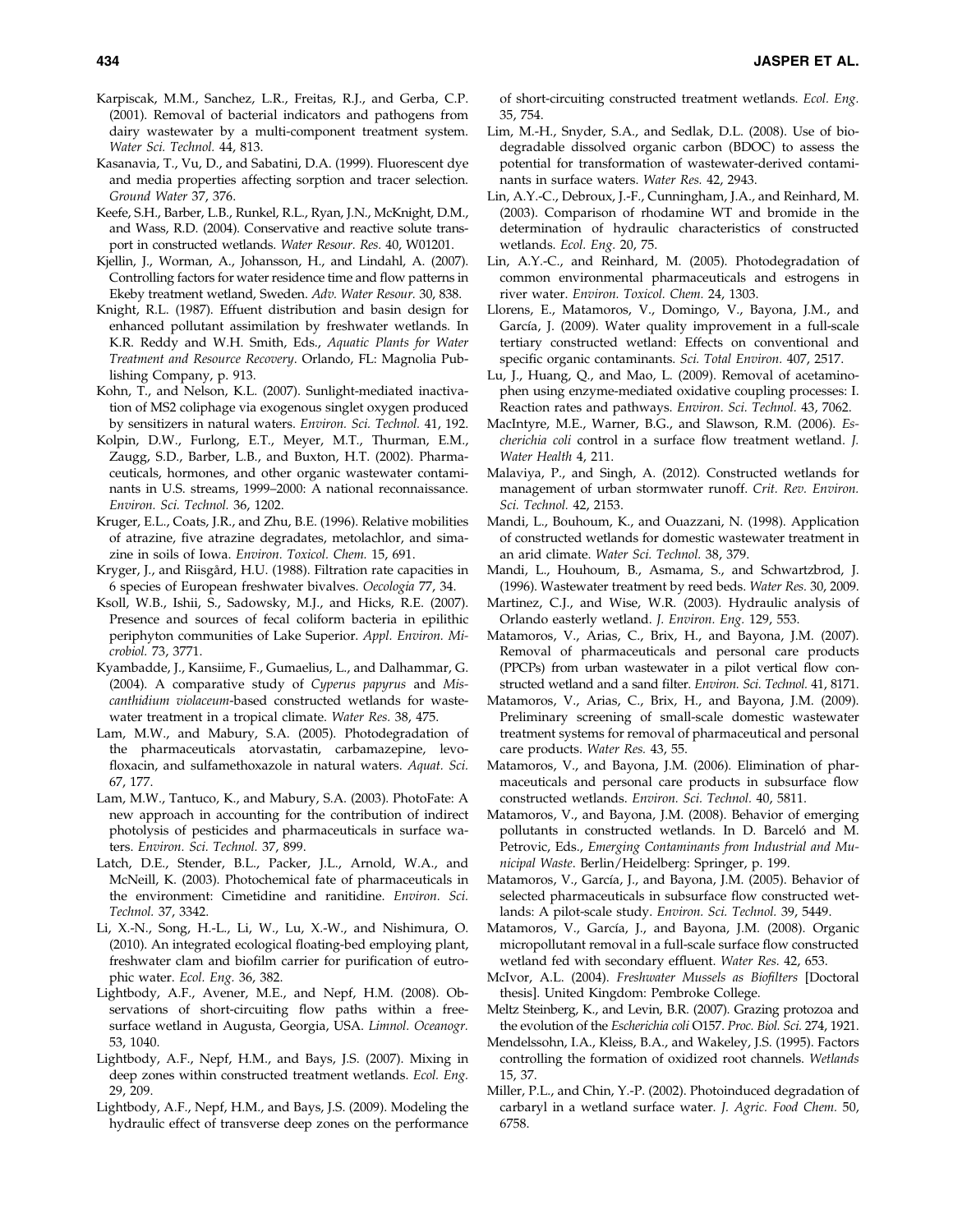#### UNIT PROCESS WETLANDS FOR TREATMENT OF MUNICIPAL WASTEWATER 435

- Miller, P.L., and Chin, Y.-P. (2005). Indirect photolysis promoted by natural and engineered wetland water constituents: Processes leading to alachlor degradation. Environ. Sci. Technol. 39, 4454.
- Mitsch, W.J., and Gosselink, J.G. (2007). Wetlands, 4th edition. New York: John Wiley & Sons, Inc.
- Møhlenberg, F., and Riisgård, H.U. (1979). Filtration rate, using a new indirect technique, in thirteen species of suspensionfeeding bivalves. Mar. Biol. 54, 143.
- Moore, M.T., Schulz, R., Cooper, C.M., Smith, Jr., S., and Rodgers, Jr., J.H. (2002). Mitigation of chlorpyrifos runoff using constructed wetlands. Chemosphere 46, 827.
- Münch, C., Neu, T., Kuschk, P., and Röske, I. (2007). The root surface as the definitive detail for microbial transformation processes in constructed wetlands—A biofilm characteristic. Water Sci. Technol. 56, 271.
- Nappier, S.P., Graczyk, T.K., and Schwab, K.J. (2008). Bioaccumulation, retention, and depuration of enteric viruses by Crassostrea virginica and Crassostrea ariakensis oysters. Appl. Environ. Microbiol. 74, 6825.
- U.S. National Oceanic and Atmospheric Administration (NOAA). (2011). Ribbed mussels offer possible natural way to improve urban water quality. Woods Hole, MA: National Oceanic and Atmospheric Administration. Available at: www.nefsc.noaa.gov/press\_release/2011/SciSpot/SS11106/ pilot\_mussel\_study\_bronx\_river.pdf (accessed March 7, 2012).
- Orange County Water District. (2013). Prado Wetlands. Available at: www.ocwd.com/ Environment/PradoWetlands.aspx (accessed July 22, 2013).
- O'Rourke, S., Drouillard, K.G., and Haffner, G.D. (2004). Determination of laboratory and field elimination rates of polychlorinated biphenyls (PCBs) in the freshwater mussel, Elliptio complanata. Arch. Environ. Contam. Toxicol. 47, 74.
- Park, N., Vanderford, B.J., Snyder, S.A., Sarp, S., Kim, S.D., and Cho, J. (2009). Effective controls of micropollutants included in wastewater effluent using constructed wetlands under anoxic condition. Ecol. Eng. 35, 418.
- Persson, J. (2000). The hydraulic performance of ponds of various layouts. Urban Water 2, 243.
- Peven, C.S., Uhler, A.D., and Querzoli, F.J. (1996). Caged mussels and semipermeable membrane devices as indicators of organic contaminant uptake in dorchester and duxbury bays. Environ. Toxicol. Chem. 15, 144.
- Pollard, P.C. (2010). Bacterial activity in plant (Schoenoplectus validus) biofilms of constructed wetlands. Water Res. 44, 5939.
- Porter, A.J. (2011). Microbial Community Function in Freshwater Wetland Soils: Using Extracellular Enzyme Analysis to Study the Effect of Moisture and Vegetation [Masters thesis]. Richmond, VA: Virginia Commonwealth University.
- Proakis, E. (2003). Pathogen removal in constructed wetlands focusing on biological predation and marine recreational water quality. Proc. Water Environ. Fed. 31–40, 310.
- Pruell, R.J., Lake, J.L., Davis, W.R., and Quinn, J.G. (1986). Uptake and depuration of organic contaminants by blue mussels (Mytilusedulis) exposed to environmentally contaminated sediment. Mar. Biol. 91, 497.
- Quiñónez-Díaz, M.J., Karpiscak, M.M., Ellman, E.D., and Gerba, C.P. (2001). Removal of pathogenic and indicator microorganisms by a constructed wetland receiving untreated domestic wastewater. J. Environ. Sci. Health A Tox. Hazard. Subst. Environ. Eng. 36, 1311.
- Reddy, K.R., and D'Angelo, E.M. (1997). Biogeochemical indicators to evaluate pollutant removal efficiency in constructed wetlands. Water Sci. Technol. 35, 1.
- Reed, S.H., Crites, R.W., and Middlebrooks, E.J. (1995). Natural Systems for Waste Management and Treatment, 2nd edition. New York: McGraw-Hill.
- Reichenberger, S., Bach, M., Skitschak, A., and Frede, H.-G. (2007). Mitigation strategies to reduce pesticide inputs into ground- and surface water and their effectiveness; A review. Sci. Total Environ. 384, 1.
- Reinhold, D.M., Vishwanathan, S., Park, J.J., Oh, D., and Michael Saunders, F. (2010). Assessment of plant-driven removal of emerging organic pollutants by duckweed. Chemosphere 80, 687.
- Reinoso, R., Torres, L.A., and Bécares, E. (2008). Efficiency of natural systems for removal of bacteria and pathogenic parasites from wastewater. Sci. Total Environ. 395, 80.
- Reyes-Contreras, C., Matamoros, V., Ruiz, I., Soto, M., and Bayona, J.M. (2011). Evaluation of PPCPs removal in a combined anaerobic digester-constructed wetland pilot plant treating urban wastewater. Chemosphere 84, 1200.
- Rier, S.T., Kuehn, K.A., and Francoeur, S.N. (2007). Algal regulation of extracellular enzyme activity in stream microbial communities associated with inert substrata and detritus. J. N. Am. Benthol. Soc. 26, 439.
- Riisgård, H.U. (2001). On measurement of filtration rates in bivalves—The stony road to reliable data: Review and interpretation. Mar. Ecol. Prog. Ser. 211, 275.
- Romani, A.M., Guasch, H., Muñoz, I., Ruana, J., Vilalta, E., Schwartz, T., Emtiazi, F., and Sabater, S. (2003). Biofilm structure and function and possible implications for riverine DOC dynamics. Microb. Ecol. 47, 316.
- Ryan, C.C., Tan, D.T., and Arnold, W.A. (2011). Direct and indirect photolysis of sulfamethoxazole and trimethoprim in wastewater treatment plant effluent. Water Res. 45, 1280.
- Schwarzenbach, R.P., Gschwend, P.M., and Imboden, D.M. (2003). Environmental Organic Chemistry, 2nd edition. Hoboken, NJ: John Wiley & Sons, Inc.
- Sengupta, M.E., Thamsborg, S.M., Andersen, T.J., Olsen, A., and Dalsgaard, A. (2011). Sedimentation of helminth eggs in water. Water Res. 45, 4651.
- Shackle, V.J., Freeman, C., and Reynolds, B. (2000). Carbon supply and the regulation of enzyme activity in constructed wetlands. Soil Biol. Biochem. 32, 1935.
- Shilton, A., and Harrison, J. (2003). Guidelines for the Hydraulic Design of Waste Stabilisation Ponds Website. Palmerston North, New Zealand: Massey University.
- Shpigel, M., Gasith, A., and Kimmel, E. (1997). A biomechanical filter for treating fish-pond effluents. Aquaculture 152, 103.
- Silverman, H., Achberger, E.C., Lynn, J.W., and Dietz, T.H. (1995). Filtration and utilization of laboratory-cultured bacteria by Dreissena polymorpha, Corbicula fluminea, and Carunculina texasensis. Biol. Bull. 189, 308.
- Sinsabaugh, R.L. (2010). Phenol oxidase, peroxidase and organic matter dynamics of soil. Soil Biol. Biochem. 42, 391.
- Sirivedhin, T., and Gray, K.A. (2006). Factors affecting denitrification rates in experimental wetlands. Ecol. Eng. 26, 167.
- Snyder, S.A., Westerhoff, P., Yoon, Y., and Sedlak, D.L. (2003). Pharmaceuticals, personal care products, and endocrine disruptors in water: Implications for the water industry. Environ. Eng. Sci. 20, 449.
- Song, H.-L., Yang, X.-L., Nakano, K., Nomura, M., Nishimura, O., and Li, X.-N. (2011). Elimination of estrogens and estrogenic activity from sewage treatment works effluents in subsurface and surface flow constructed wetlands. Int. J. Environ. Anal. Chem. 91, 600.